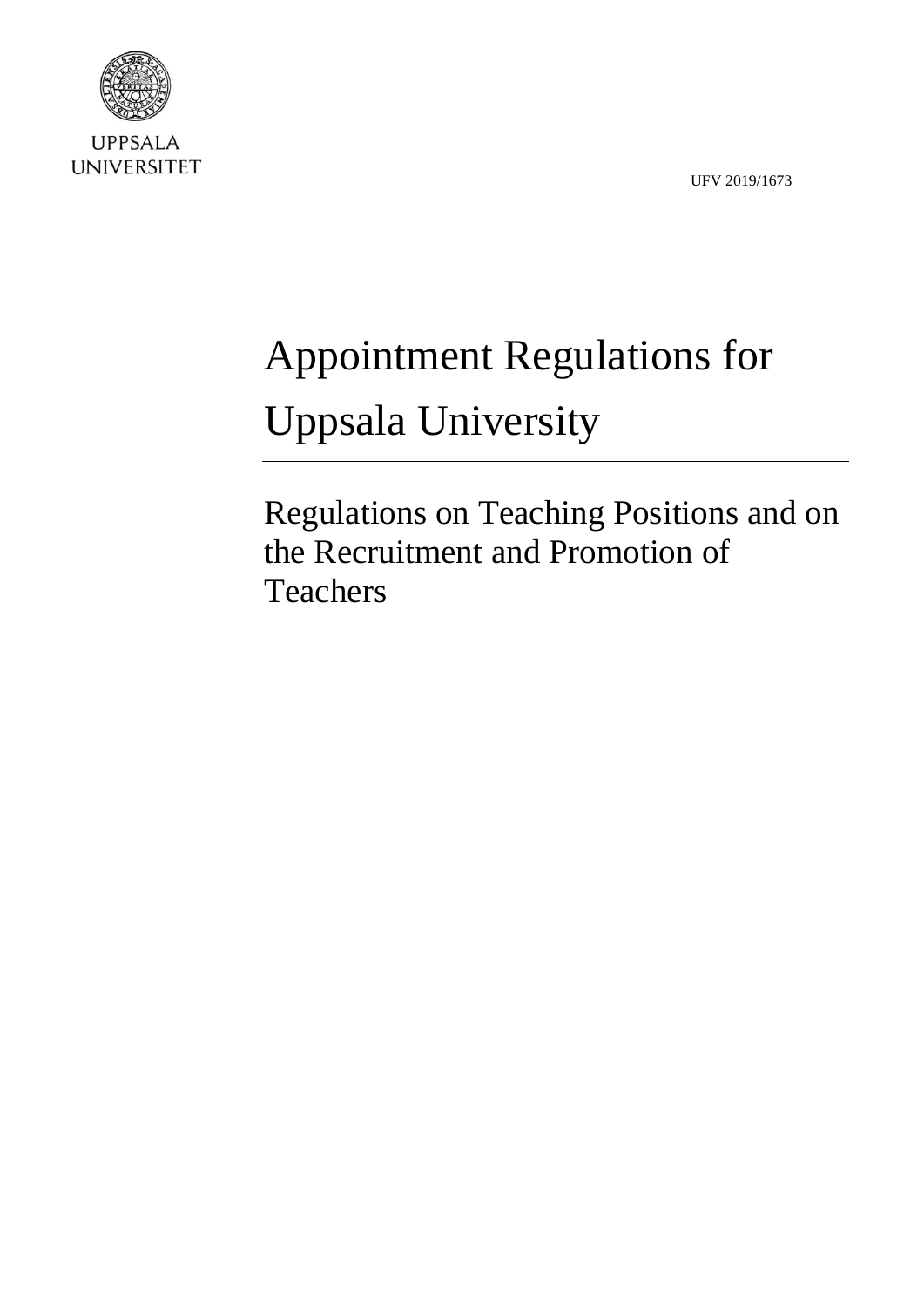### **Contents**

| $\mathbf{1}$   |                                                 | Introduction                          |                                                |    |  |
|----------------|-------------------------------------------------|---------------------------------------|------------------------------------------------|----|--|
|                | 1.1                                             |                                       | Teaching positions and career paths in general |    |  |
|                | 1.2                                             |                                       | Fundamentals of the recruitment process        | 5  |  |
|                | 1.3                                             | Fundamentals of the promotion process |                                                |    |  |
| $\overline{2}$ |                                                 | Fundamental provisions                |                                                |    |  |
| 3              | Teaching positions                              |                                       |                                                | 10 |  |
|                | 3.1                                             |                                       | Categories of teachers                         | 10 |  |
|                | 3.2                                             |                                       | Duties of teaching staff                       | 13 |  |
| $\overline{4}$ | Qualifications and assessment criteria          |                                       |                                                | 14 |  |
|                | 4.1                                             |                                       | Eligibility                                    | 15 |  |
|                | 4.2                                             |                                       | Assessment criteria                            | 15 |  |
|                | 4.2.1                                           |                                       | Research expertise                             | 15 |  |
|                | 4.2.2                                           |                                       | Teaching expertise                             | 16 |  |
|                | 4.2.3                                           |                                       | Clinical expertise                             | 16 |  |
|                | 4.2.4                                           |                                       | Artistic expertise                             | 16 |  |
|                | 4.2.5                                           |                                       | Administrative expertise                       | 16 |  |
|                | 4.2.6                                           |                                       | Management expertise                           | 17 |  |
| 5              | Specific qualifications and assessment criteria |                                       |                                                | 17 |  |
|                | 5.1                                             |                                       | Professor                                      | 17 |  |
|                | 5.1.1                                           |                                       | Eligibility and assessment criteria            | 17 |  |
|                | 5.2                                             |                                       | Senior lecturer                                | 18 |  |
|                | 5.2.1                                           |                                       | Eligibility and assessment criteria            | 18 |  |
|                | 5.3                                             |                                       | Associate senior lecturer                      | 19 |  |
|                | 5.3.1                                           |                                       | Eligibility and assessment criteria            | 19 |  |
|                | 5.4                                             |                                       | Lecturer                                       | 20 |  |
|                | 5.4.1                                           |                                       | Eligibility and assessment criteria            | 20 |  |
|                | 5.5                                             | Adjunct teacher                       |                                                | 20 |  |
| 6              |                                                 | Promotion<br>20                       |                                                |    |  |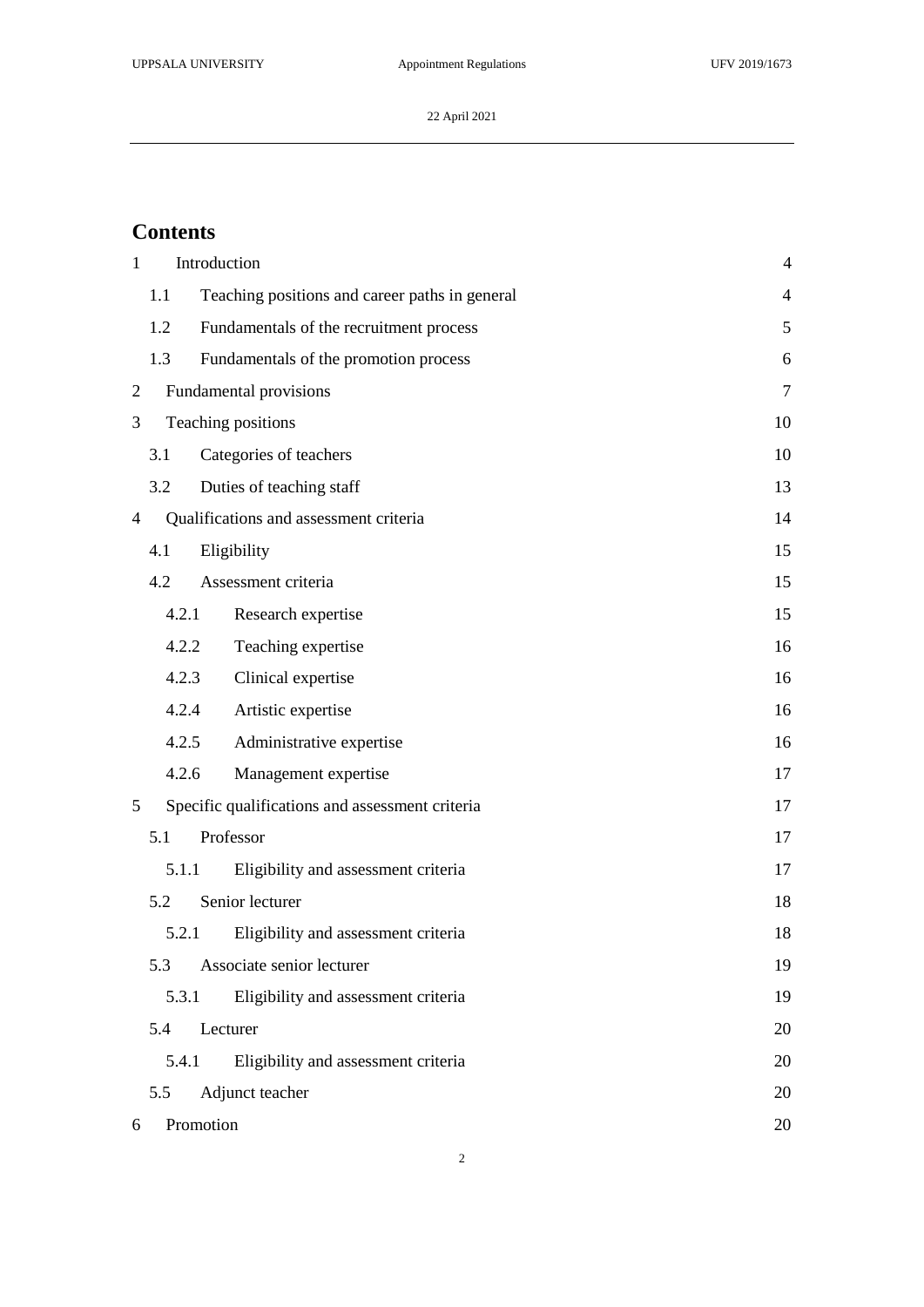|        | 6.1                                                                                                           | Promotion in general                                        |                                                                         |    |  |  |  |  |
|--------|---------------------------------------------------------------------------------------------------------------|-------------------------------------------------------------|-------------------------------------------------------------------------|----|--|--|--|--|
|        | 6.2<br>Promotion from senior lecturer to professor or from lecturer to senior lecturer                        |                                                             |                                                                         | 21 |  |  |  |  |
|        | 6.2.1<br>6.2.2                                                                                                |                                                             | Qualifications required for promotion from senior lecturer to professor |    |  |  |  |  |
|        |                                                                                                               |                                                             | Qualifications required for promotion from lecturer to senior lecturer  |    |  |  |  |  |
|        | 6.3                                                                                                           | Promotion from associate senior lecturer to senior lecturer |                                                                         | 22 |  |  |  |  |
|        | 6.3.1                                                                                                         |                                                             | Eligibility                                                             |    |  |  |  |  |
| $\tau$ |                                                                                                               | Recruitment and promotion process                           |                                                                         | 23 |  |  |  |  |
|        | 7.1                                                                                                           |                                                             | Decision to initiate recruitment                                        |    |  |  |  |  |
|        | 7.2                                                                                                           | Person specification for position and subject area          |                                                                         | 24 |  |  |  |  |
|        | 7.3                                                                                                           | Job vacancy information                                     |                                                                         | 24 |  |  |  |  |
|        | 7.4                                                                                                           |                                                             | Processing of appointment and promotion matters                         | 25 |  |  |  |  |
|        | 7.4.1                                                                                                         | Processing                                                  |                                                                         | 26 |  |  |  |  |
|        | 7.4.2                                                                                                         |                                                             | Methods of selection                                                    | 26 |  |  |  |  |
|        | 7.4.3                                                                                                         |                                                             | Referees                                                                | 27 |  |  |  |  |
|        | 7.4.4                                                                                                         |                                                             | Assessment of Qualifications                                            | 27 |  |  |  |  |
|        | 7.5                                                                                                           |                                                             | Decisions on appointments and promotion                                 | 28 |  |  |  |  |
|        | 7.6                                                                                                           | Appeals                                                     |                                                                         |    |  |  |  |  |
|        | 7.7                                                                                                           |                                                             | Discontinuation of appointment procedure                                |    |  |  |  |  |
|        | 7.8                                                                                                           |                                                             | Nominating an individual to a professorship                             |    |  |  |  |  |
|        | 7.9                                                                                                           |                                                             | Promotion and appointment on special grounds<br>31                      |    |  |  |  |  |
|        | 7.10                                                                                                          |                                                             | Fixed-term appointments                                                 | 32 |  |  |  |  |
|        | 7.11                                                                                                          |                                                             | Adjunct teachers                                                        | 33 |  |  |  |  |
| 8      |                                                                                                               | Legislation                                                 |                                                                         | 34 |  |  |  |  |
|        | Appendix 1 Transitional provisions for the Ordinance on Amendments to the Higher Education<br>Ordinance<br>35 |                                                             |                                                                         |    |  |  |  |  |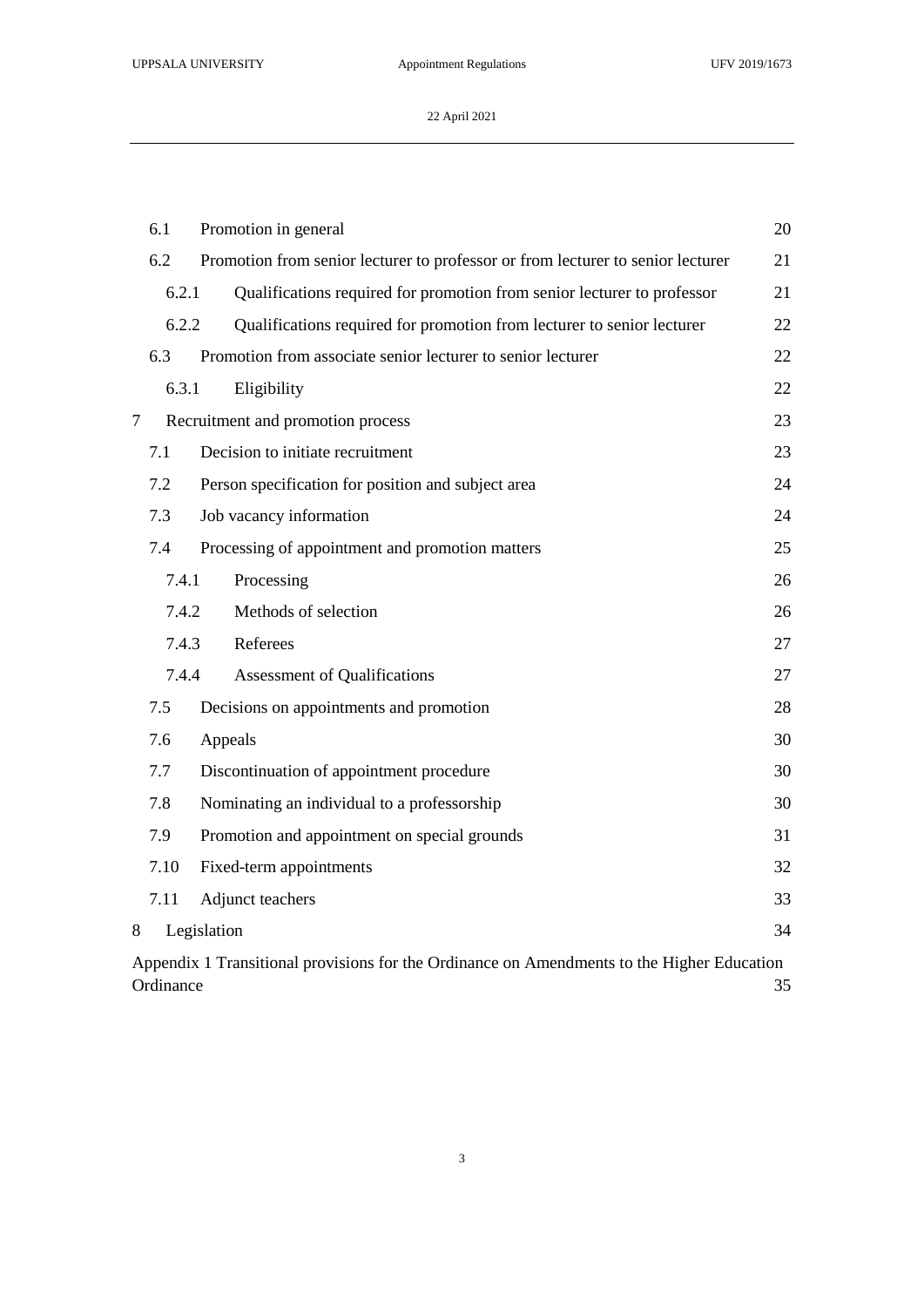# <span id="page-3-0"></span>1 Introduction

These Appointment Regulations were adopted by the University Board. The Appointment Regulations determine, under the Higher Education Ordinance, which teaching positions may exist at the University and lay down rules for the recruitment and promotion of teachers. The overarching goal of the Appointment Regulations is to create conditions that enable Uppsala University to enhance its competitiveness as an international research and education university. To attain this goal it is crucial that the University be able to attract, recruit, retain and develop teachers in order to pursue research and teaching of the highest quality. The University's mission, as formulated in the Higher Education Act and the Higher Education Ordinance, in the University's statements of goals and strategies and in its operational plans, constitutes a natural point of departure for recruiting and promoting teachers. The mission is fulfilled by the efforts of employees and can be accomplished only if teachers possess a high level of relevant competence to meet the needs of both today and tomorrow. The performance of employees creates the University of the present and lays the foundation for the University of the future.

The document begins by describing general regulations on the recruitment and promotion of teaching staff. After that it presents recruitment regulations for each category of teacher, followed by rules on promotion and the recruitment process. Each section is introduced by a fact panel containing excerpts from the most important acts, ordinances and local regulations on the subject. With a few exceptions, the regulations already presented in fact panels are not repeated in sections of the Appointment Regulations. Part 4, "Qualifications and Assessment Criteria", presents University-wide definitions of expertise and assessment criteria. These are supplemented by specific qualifications and assessment criteria for appointment in Part 5 and for promotion in Part 6. Appendix 1 to the Appointment Regulations contains a summary of transitional provisions concerning the amendments to the Higher Education Ordinance that entered into force on 1 January 2011.<sup>1</sup>

### <span id="page-3-1"></span>1.1 Teaching positions and career paths in general

The Higher Education Act directs that there are to be professors and senior lecturers at every higher education institution. Beyond this, each higher education institution decides what categories of teachers there will be. Uppsala University has the following categories of teachers:

1

<sup>1</sup> SFS 2010:1064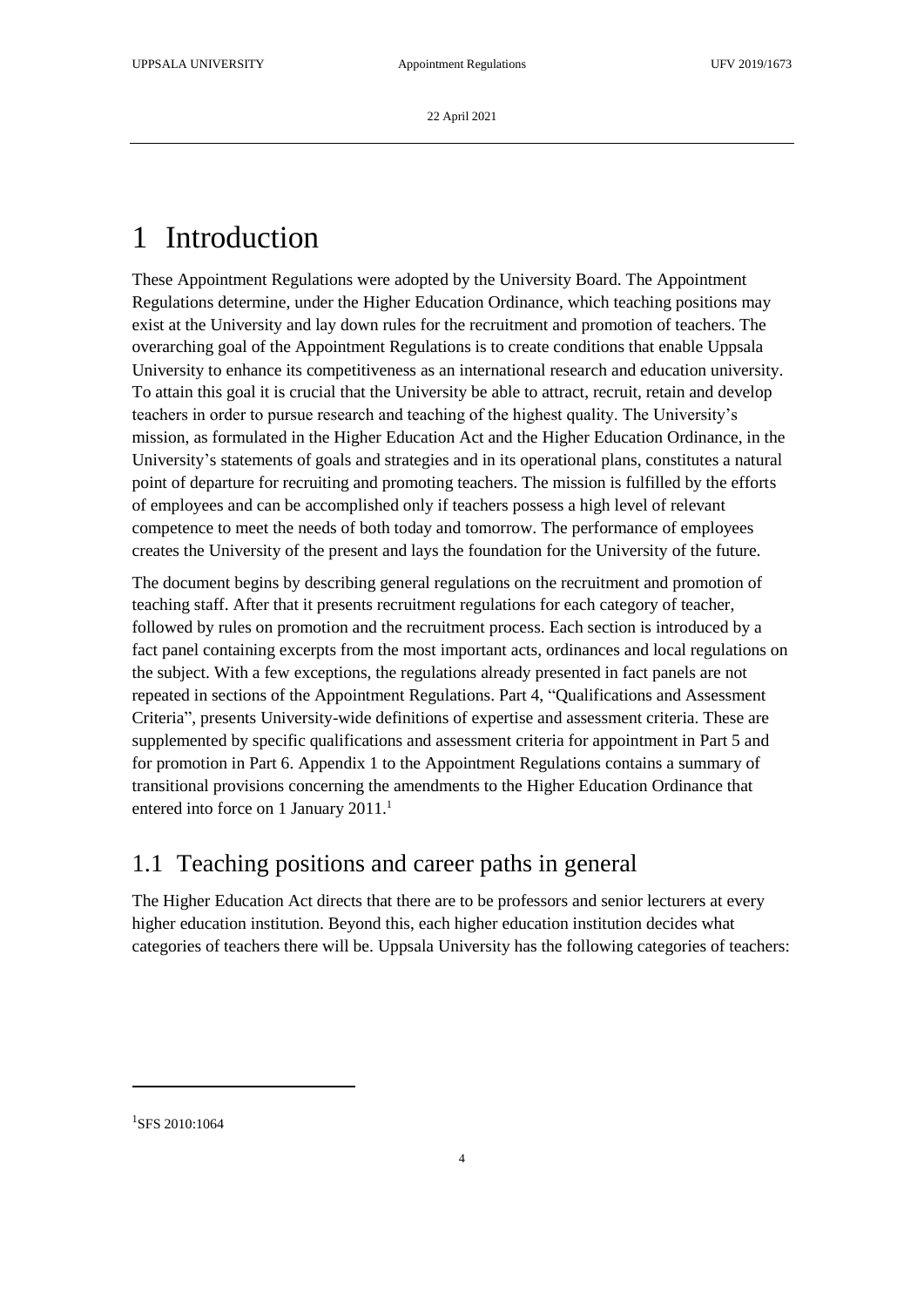-

22 April 2021

professor, visiting professor, adjunct professor, senior lecturer<sup>2</sup>, associate senior lecturer<sup>3</sup>, lecturer, adjunct senior lecturer<sup>4</sup> and adjunct lecturer. The duties of a university teacher may include teaching, examination,<sup>5</sup> research, artistic research and development, administration, management, and external collaboration and engagement. Teachers are also expected to keep abreast of research in their field, continuously develop their teaching and follow other developments in society that are relevant to their work at the University.

The teaching positions and career paths that Uppsala University has decided to establish for its teachers are designed to meet the evolving skills needs that are crucial to enable the University to attain its goal of being one of the foremost research and education universities in the world.

The Appointment Regulations comprise University-wide principles for the recruitment and promotion of teachers. These principles have been supplemented and adapted to needs in the disciplinary domains and faculties by means of local guidelines. If the University is to advance its position as an attractive employer, it must offer the teachers it employs interesting work and opportunities for professional development. The academic career path consists of the steps associate senior lecturer (assistant professor), senior lecturer (associate professor) and professor. Alongside the opportunity of obtaining a new appointment without previously holding a teaching position at Uppsala University, the academic career path offers teachers a possibility of promotion.

# <span id="page-4-0"></span>1.2 Fundamentals of the recruitment process

As a fundamental principle, the recruitment process must contribute to openness, transparency and predictability when appointments are made. All public sector recruitment involves the exercise of public authority. Public authorities are required to make an impartial assessment of applicants' qualifications and to pay attention only to objective grounds in their assessment, that is, to merit and expertise. Expertise must be the primary consideration. One objective is that the teaching staff should exhibit diversity and a balance between the legal genders. Achieving this requires an open and objective recruitment process that reduces the risk of discrimination and helps ensure that the University can appoint the person who is best qualified for the job. Public authorities are subject to the principle of public access to official documents, which means that

<sup>2</sup> In the Disciplinary Domain of Science and Technology, this title (*universitetslektor*) is translated as 'associate professor'.

<sup>3</sup> In the Disciplinary Domain of Science and Technology, this title (*biträdande universitetslektor*) is translated as 'assistant professor'.

<sup>4</sup> In the Disciplinary Domain of Science and Technology, this title (*adjungerad universitetslektor*) is translated as 'adjunct associate professor'.

<sup>5</sup> Examination constitutes an exercise of public authority. Grades may only be set by teachers especially appointed by the University (examiners).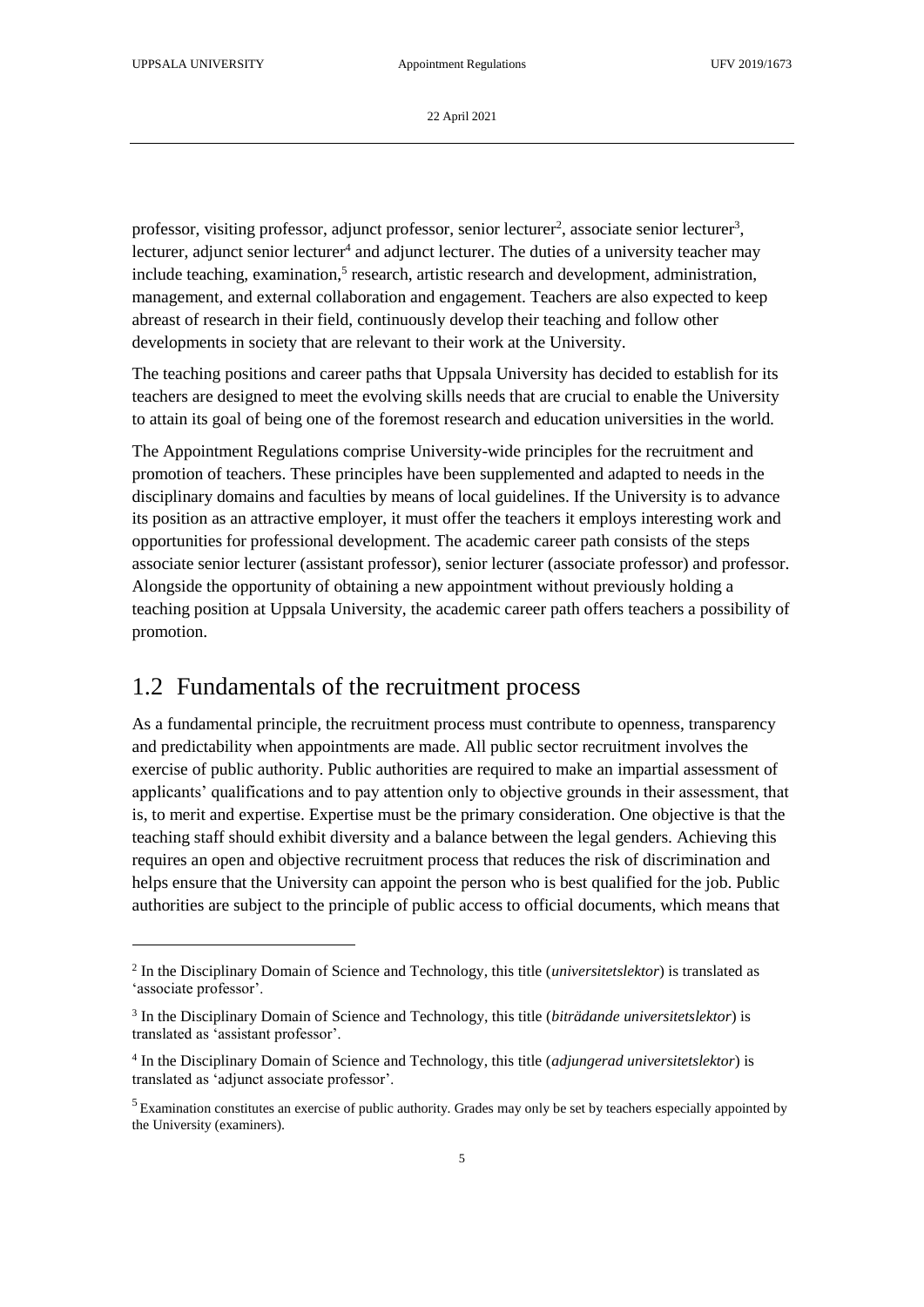as a rule, all decision-making material in a recruitment is public. A decision by the University to appoint a person as a teacher can be appealed.

The general rule is that teachers are employed for an indefinite period after a competitive process and expert assessment. Exceptions to the general rule of employment for an indefinite period are specified in the Employment Protection Act,<sup>6</sup> the Higher Education Ordinance<sup>7</sup> and collective agreements.<sup>8</sup> Normally, all teachers must have completed a doctorate. Teachers without doctorates should be employed restrictively. The teaching expertise of teachers is extremely important to the University. All teachers must have completed teacher training for higher education or have equivalent skills. The recruitment process must include a careful assessment of applicants' expertise in research and teaching. One general qualification required is that applicants must be able to work with other people and otherwise meet the demands of suitability required to perform their duties well. An additional principle is that teachers should normally be able to teach in both first cycle (undergraduate) and second cycle (Master's) courses and programmes.

Recruitment of new teachers is one of the University's most important tasks. Time and resources must be committed to this task as a matter of priority throughout the organisation. Uppsala University operates in a global context and internationalisation is a strategy that supports the University's development and helps enhance the quality and relevance of its education and research. The recruitment of teachers is an important aspect of internationalisation. As a rule, positions should be advertised internationally and recruitment committees should treat mobility as a qualification.<sup>9</sup>

#### <span id="page-5-0"></span>1.3 Fundamentals of the promotion process

The promotion process must be characterised by transparency and predictability. Public authorities are required to make an impartial assessment of applicants' qualifications and to pay attention only to objective grounds in their assessment, that is, to merit and expertise, with expertise taking precedence. Public authorities are subject to the principle of public access to

-

<sup>6</sup> The Employment Protection Act (1982:80)

<sup>7</sup> SFS 1993:100

<sup>8</sup> Agreement on Employment for a Fixed Term as Adjunct Teacher. Minutes of the negotiations, 14 December 2011. Swedish Agency for Government Employers and OFR.S, SACO, SEKO.

Local agreement on fixed-term employment of adjunct teachers. UFV-PA 2012/491

 ${}^{9}$ Examples of mobility are experience from stays in other countries, regions or other research environments, other fields or sectors, or virtual mobility. See the European Charter for Researchers and Code of Conduct for the Recruitment of Researchers (Charter and Code).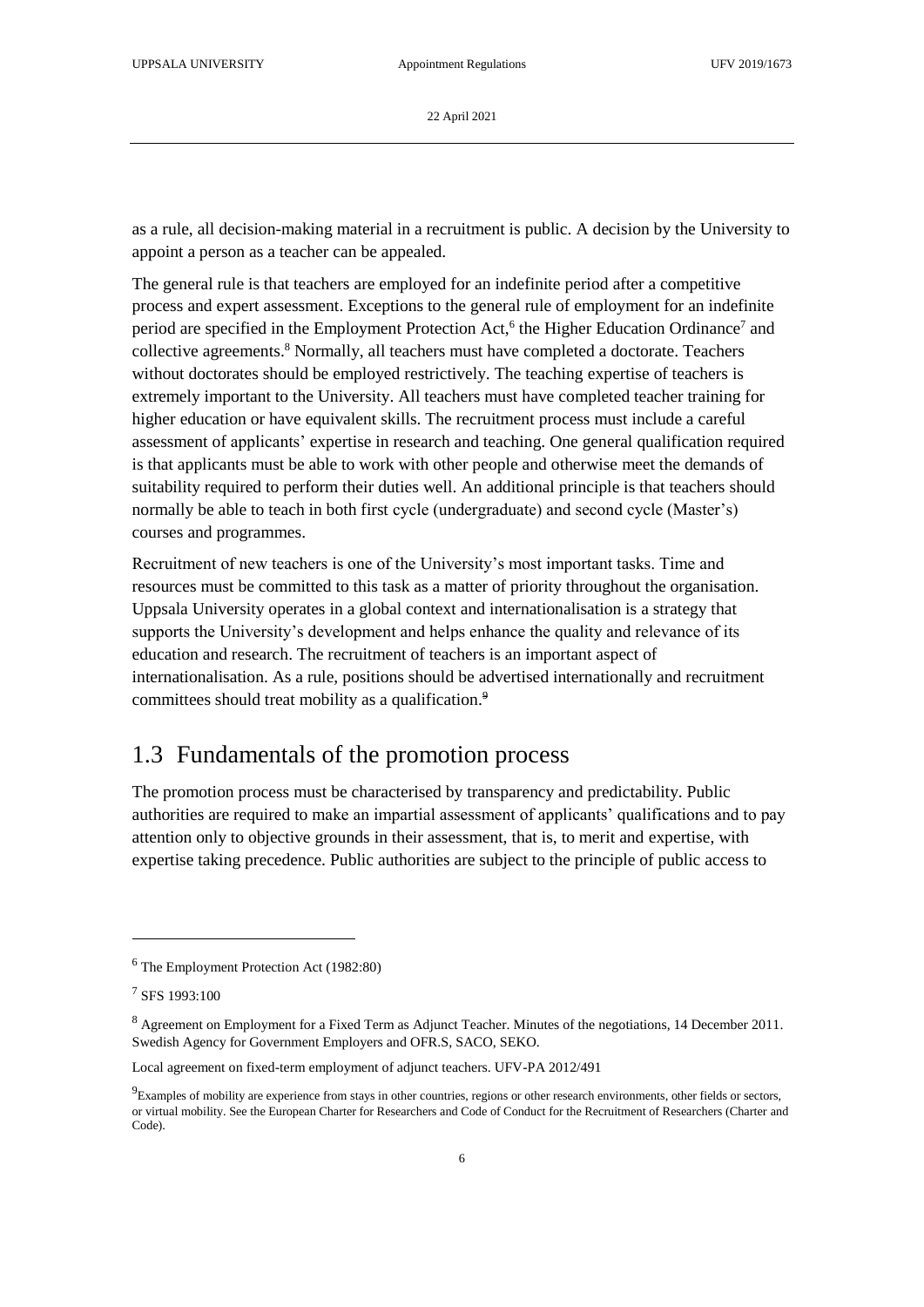official documents, which means that as a rule, all decision-making material in a case of promotion is public.

In the case of promotion, there is no competition, and experts and decision-making bodies must therefore be thorough about determining the scope of the skills required for the position concerned. The promotion process must include a careful assessment of expertise in research and teaching. Promoted teachers are expected to be able to contribute to research, teaching at all levels, and to leadership and collegial responsibility. All promoted teachers must have completed teacher training for higher education or have equivalent skills.

# <span id="page-6-0"></span>2 Fundamental provisions

Instrument of Government, Chapter 1, Article 2

Public power shall be exercised with respect for the equal worth of all and the liberty and dignity of the individual.

[...] The public institutions shall promote the opportunity for all to attain participation and equality in society [...]. The public institutions shall combat discrimination of persons on grounds of gender, colour, national or ethnic origin, linguistic or religious affiliation, functional disability, sexual orientation, age or other circumstance affecting the individual. (SFS 2010:1408)

#### Instrument of Government, Chapter 1, Article 9

Courts of law, administrative authorities and others performing public administration functions shall pay regard in their work to the equality of all before the law and shall observe objectivity and impartiality. (2010:1842)

Instrument of Government, Chapter 12, Article 5

Appointments to posts at administrative authorities coming under the Government are made by the Government or by a public authority designated by the Government.

When making appointments to posts within the State administration, only objective factors, such as merit and competence, shall be taken into account. (SFS 2010:1408)

Language Act, Section 10

The language of the courts, administrative authorities and other bodies that perform tasks in the public sector is Swedish. (SFS 2009:600)

Higher Education Act, Chapter 1, Section 5, Paragraphs 2−3

Equality between women and men shall always be taken into account and promoted in the operations of higher education institutions.

Furthermore, in their operations higher education institutions should promote understanding of other countries and of international circumstances. (SFS 2005:1208)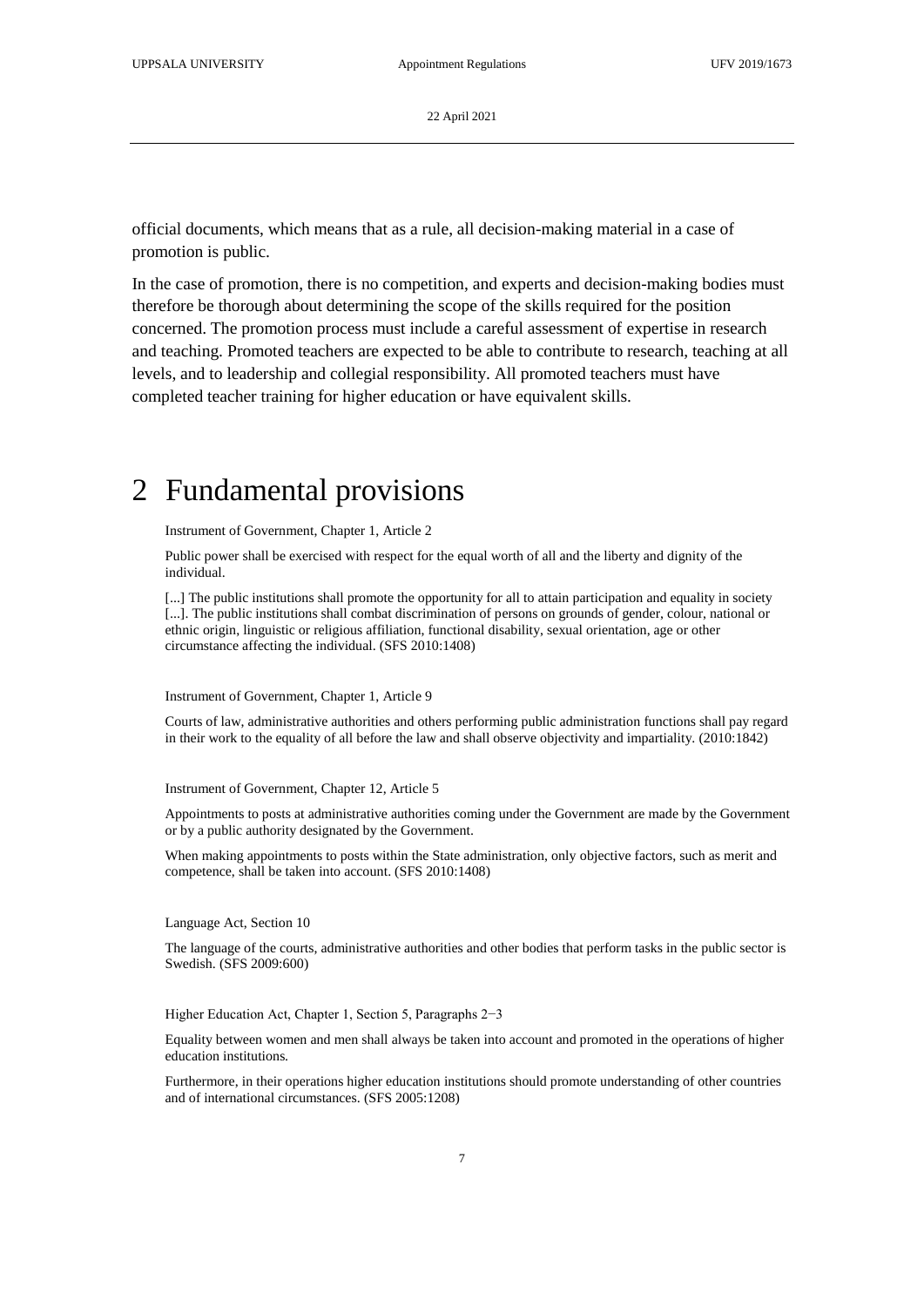Higher Education Ordinance, Chapter 2, Section 2

[...] In addition the board of governors shall itself decide

9. on an appointment procedure<sup>10</sup> [...] (SFS 2010:1064)

Public Employment Act, Section 4

When making appointments attention shall be paid only to objective factors such as service merits and competence.

Competence shall be the primary consideration, unless there are special reasons for doing otherwise. (SFS 1994:260)

Employment Ordinance, Section 4

When making appointments, in addition to considering expertise and merit, the authority must also pay attention to objective grounds that are in line with the general objectives of labour market, gender equality, social and employment policy. (SFS 1994:373)

#### Discrimination Act, Chapter 3, Section 7

Employers are to promote gender balance in different types of work, among different categories of employees and in management positions by means of education and training, skills development and other appropriate measures.

Employers are to follow up and evaluate the measures taken under the first paragraph. Act (2016:828).

#### Discrimination Act, Chapter 3, Section 9

The employer is to assess whether existing pay differences are directly or indirectly associated with gender. The analysis is to refer in particular to differences between

1. women and men performing work that is to be regarded as equal,

 2. groups of employees performing work that is or is generally considered to be dominated by women and groups of employees performing work that is to be regarded as of equal value to such work but is not or is generally not considered to be dominated by women, and

 3. groups of employees performing work that is or is generally considered to be dominated by women and groups of employees performing work that is not or is generally not considered to be dominated by women but that gives higher pay despite the requirements of the work being regarded as lesser. Act (2016:828).

Higher Education Ordinance, Chapter 2, Section 13

-

The vice-chancellor may delegate his/her duties, unless otherwise specifically provided. (SFS 1993:100)

<sup>10</sup> Swedish: *anställningsordning*. This is translated at Uppsala University as *Appointment Regulations*, i.e. the present document.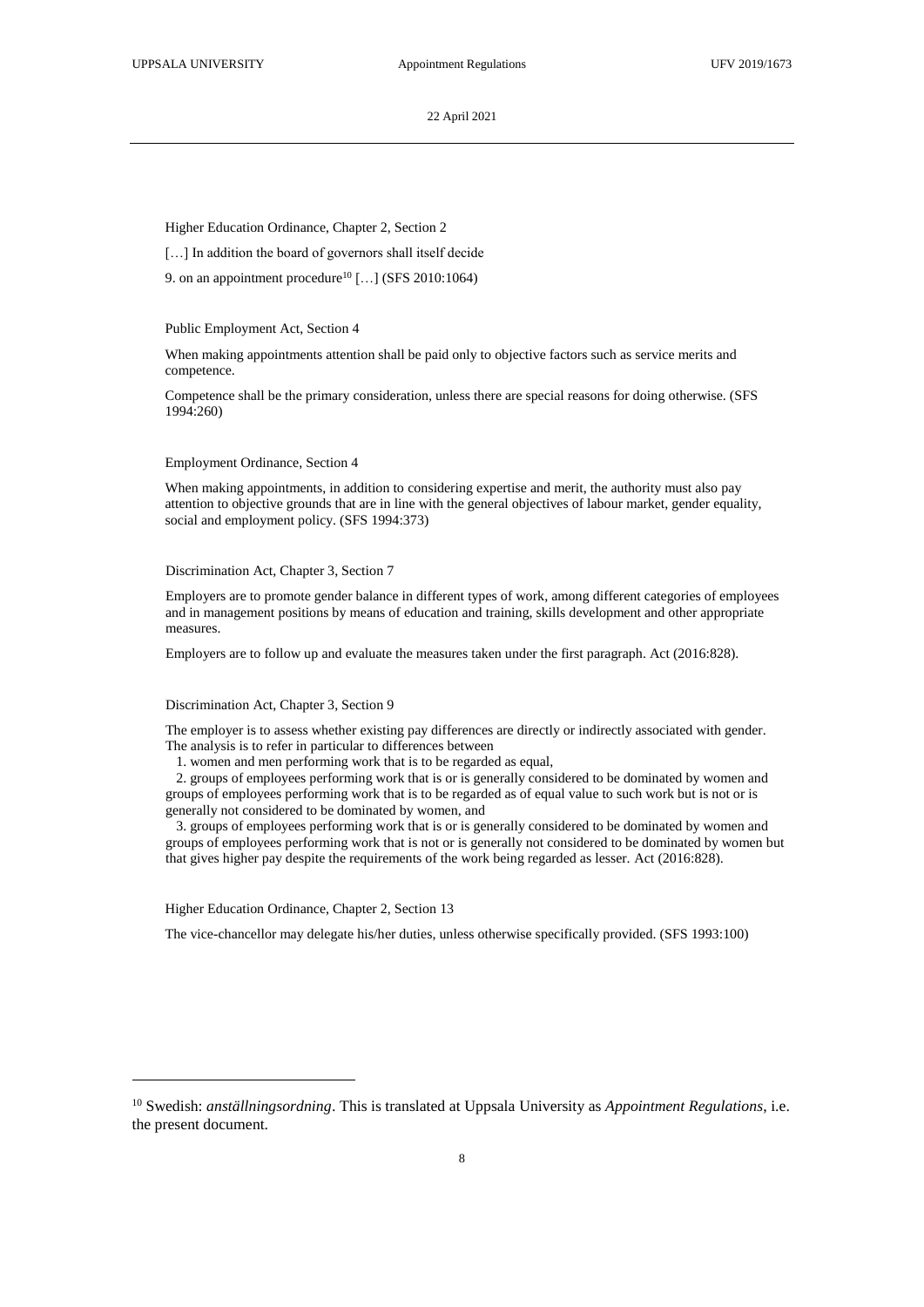**Section 1** Decisions in matters concerning appointment and promotion of teachers are to be made in accordance with Uppsala University's current Rules of Procedure<sup>11</sup> and in accordance with the duties and decision-making powers of management functions at the University.<sup>12</sup>

**Section 2** Disciplinary domain/faculty boards are to issue guidelines and assessment criteria for recruiting and promoting teachers to complement these Appointment Regulations.

**Section 3** The public law regulations governing public authorities when appointing staff must be applied. The pertinent disciplinary domain/faculty board and the recruiting head of department/equivalent is responsible for monitoring impartiality in appointment matters, ensuring that only objective criteria are used in assessments, that professional expertise receives primary consideration unless there are special reasons for doing otherwise, and that the recruitment process is transparent and free from discrimination.

**Section 4** When the University appoints new teachers, it must select the applicants who, following a qualitative overall assessment of their competence and expertise, are judged to have the best potential to perform and develop the relevant duties and to contribute to the positive development of the department/equivalent.

**Section 5** One general qualification required is that applicants must be able to work with other people and otherwise meet the demands of suitability required to perform their duties well.

**Section 6** To be eligible for a teaching appointment, an applicant must have a documented ability to teach in either Swedish or English or in both these languages. In addition, the ability to teach in another language may be required, based on current needs in the recruiting department/equivalent. In the case of promotion to a higher teaching position, applicants must normally demonstrate sufficient proficiency in Swedish to be able to participate in the University's internal procedures.

**Section 7** Teachers must have completed teacher training for higher education or the equivalent.

**Section 8** At Uppsala University all teachers appointed must have a doctoral degree unless there are special reasons. A doctoral degree means a Swedish doctoral degree or an equivalent foreign degree. In addition applicants must show research and teaching expertise at a level in line with what is required to be able to perform the duties well. The way in which research and teaching expertise are to be assessed is specified further under the requirements for each position.

**Section 9** The disciplinary domain board/faculty board must ensure that all assessment of qualifications is objective and impartial, particularly with regard to legal gender and other grounds of discrimination. In the recruitment of professors at Uppsala University, the faculty board must take stock of all applications received to ensure that there are qualified applicants of

1

 $11$ UFV 2017/95

 $12$ UFV 2015/1242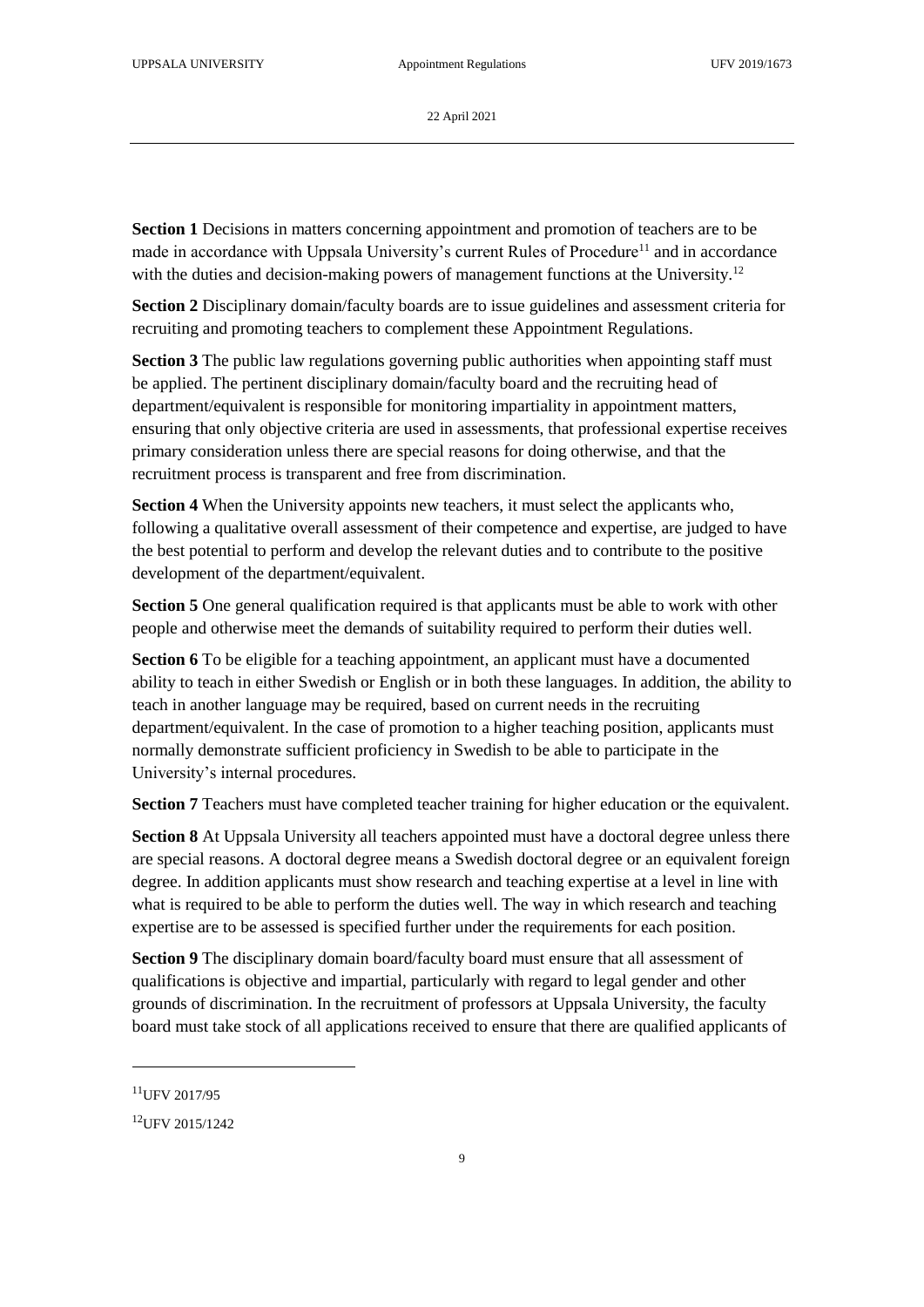both legal genders. If the field of applicants consists only of a single gender, the disciplinary domain board/faculty board must inform the Vice-Chancellor in writing of the measures taken to attract applicants from both legal genders in the recruitment.

# <span id="page-9-0"></span>3 Teaching positions

### <span id="page-9-1"></span>3.1 Categories of teachers

Higher Education Act, Chapter 3, Section 2, Paragraphs 1–2

Higher education institutions shall employ professors and senior lecturers to undertake teaching and research.

A professorship is the most senior teaching appointment. (SFS 2010:701)

Higher Education Act, Chapter 3, Section 3

A professor shall be employed until further notice unless otherwise stipulated in the paragraph below.

A professor may be employed for a fixed term, if the appointment concerns:

1. a creative or artistic subject,

2. an adjunct post at a higher education institution for someone mainly employed outside the higher education sector (adjunct professor), or

3. a position as a visiting lecturer for a person who has the required qualifications for appointment as a professor (visiting professor). (SFS 2010:701)

Higher Education Act, Chapter 3, Section 6

Unless otherwise provided by regulations issued by the Government, each higher education institution shall itself decide which categories of teachers, apart from professors and senior lecturers, it shall employ and the qualifications and assessment criteria to apply to such appointments. (SFS 1997:797)

Higher Education Act, Chapter 3, Section 8

The Government or the agency nominated by the Government may stipulate that a teaching post at a higher education institution shall be combined with employment as a physician or dentist with specialist training, or with employment other than as a physician at a designated healthcare facility for medical training and research. [...] (SFS 1997:797)

The regulations that apply to teaching appointments shall also apply to appointments to be combined with teaching posts. (SFS 1997:797)

#### Employment Protection Act, Section 4

Employment contracts apply for an indefinite term. However, fixed-term employment contracts may be entered into in cases referred to in Sections 5 and 6. (SFS 2010:1230)

Higher Education Ordinance, Chapter 4, Section 1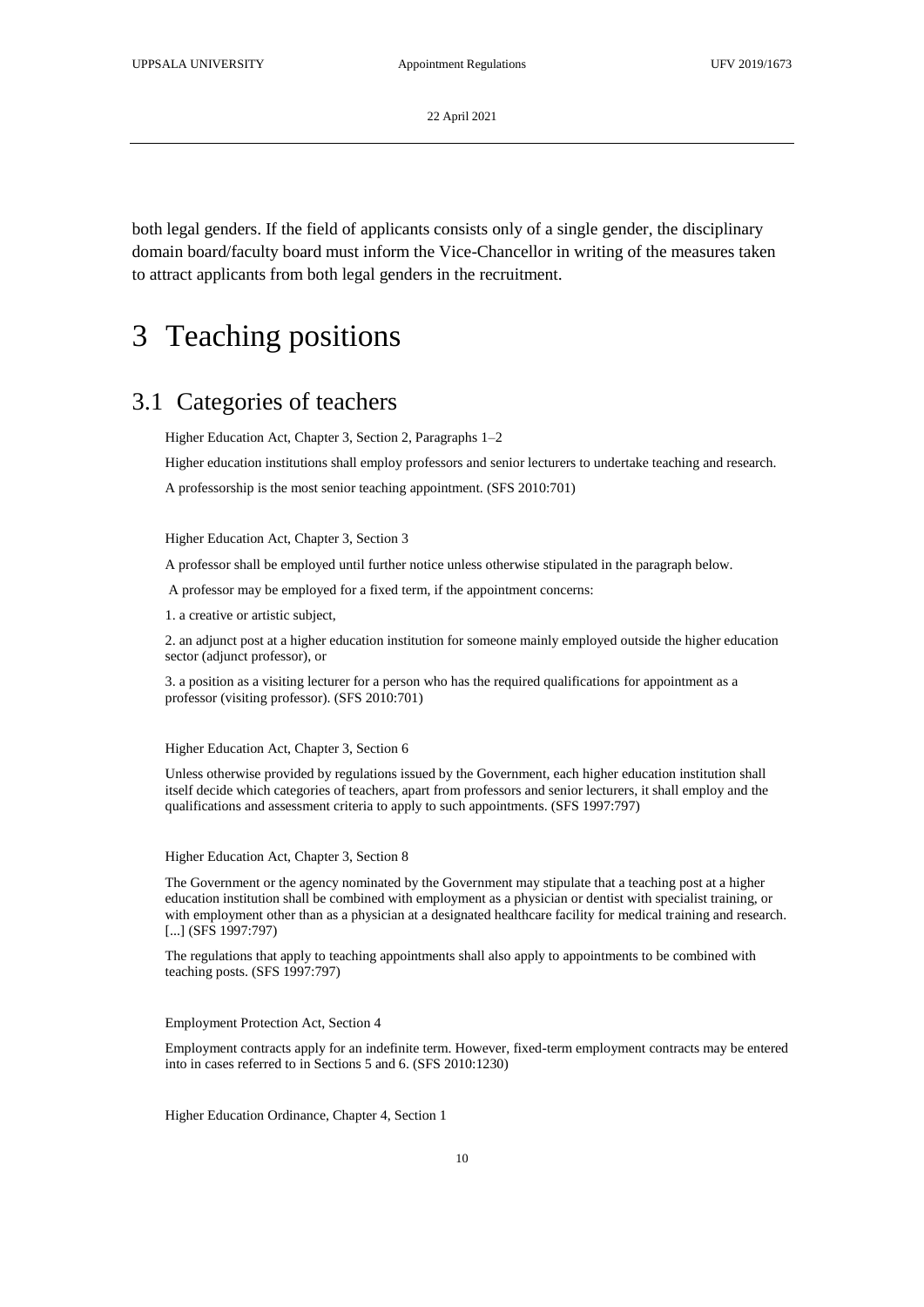Teachers are appointed by the higher education institution. (SFS 2010:1064)

#### Higher Education Ordinance, Chapter 4, Section 2

A higher education institution may, with the consent of an accountable authority for health care as laid down in Section 8 of Chapter 3 of the Higher Education Act (1992:1434), decide that a post as professor or senior lecturer at the institution shall be combined with employment at a designated health care facility for medical training and research. Training and research at such a facility includes training and research in dental science. (SFS 2010:1064)

#### Higher Education Ordinance, Chapter 4, Section 4a

A person qualified for appointment as an associate senior lecturer is a person who has been awarded a PhD or has the corresponding research expertise. Primary consideration should be given to a person who has been awarded a PhD or achieved the equivalent expertise within five years of the deadline for application for employment as an associate senior lecturer. However, a person who has been awarded a PhD or achieved the equivalent expertise at an earlier date may also be considered if there are special reasons. Special reasons are sick leave, parental leave or other similar circumstances.

Each higher education institution individually decides the assessment criteria that must be applied when appointing an associate senior lecturer. Prior to such an appointment, the higher education institution must also establish the assessment criteria that will be applied to an application for promotion to senior lecturer pursuant to Section 12c. Ordinance (2017:844).

#### Higher Education Ordinance, Chapter 4, Section 10

A teacher in disciplines in the fine, applied or performing arts may be employed for an indefinite period, however for no longer than five years. Such an appointment may be extended. The total period of employment may not, however, exceed ten years. In other respects, the post is subject to the provisions of the Employment Protection Act (1982:80). (SFS 2010:1064)

#### Higher Education Ordinance, Chapter 4, Section 11

An adjunct professor shall be employed for an indefinite period but for no longer than until a specified date. Such an appointment may be extended. The total period of employment may not, however, exceed twelve years. In other respects, the post is subject to the provisions of the Employment Protection Act (1982:80). (SFS 2010:1064)

#### Higher Education Ordinance, Chapter 4, Section 12

A visiting professor shall be employed for an indefinite period but for no longer than until a specified date. Such an appointment may be extended. The total period of employment may not, however, exceed five years. In other respects, the post is subject to the provisions of the Employment Protection Act (1982:80). (SFS 2010:1064)

#### Associate senior lecturers

#### Higher Education Ordinance, Chapter 4, Section 12a

An associate senior lecturer may be employed for an indefinite period but for no less than four years and no longer than six years, as decided by the higher education institution prior to appointment. The purpose of the appointment is for the teacher to have the opportunity to develop research autonomy and acquire the scholarly and teaching qualifications required for eligibility for appointment as a senior lecturer.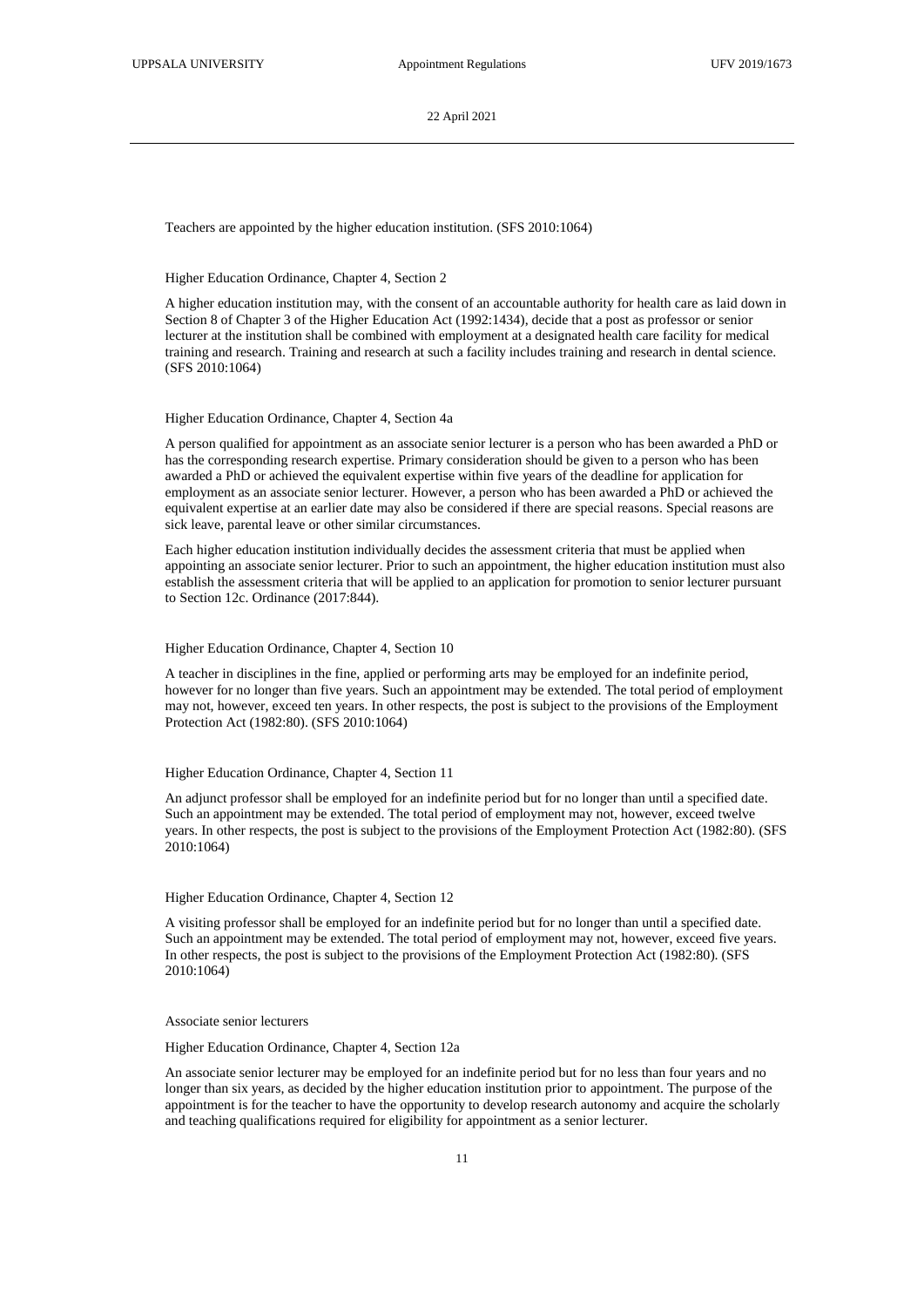An appointment pursuant to the first paragraph may be extended for a maximum of two years, if because of the associate senior lecturer's sick leave, parental leave or other special grounds additional time is needed to attain the purpose of the appointment.

An appointment pursuant to the first and second paragraphs is in other respects subject to the provisions of the Employment Protection Act (1982:80).

Exceptions may be made to the first and second paragraphs above through a collective agreement concluded or approved by a central employees' organisation. Ordinance (2017:844).

**Section 10** The following categories of teachers exist at Uppsala University:

**Section 10a** In accordance with the Higher Education Act and the Higher Education Ordinance:

- **Professor**
- Visiting professor
- Adjunct professor
- $\bullet$  Senior lecturer<sup>13</sup>
- $\bullet$  Associate senior lecturer<sup>14</sup>

**Section 10b** By local decision:

- Lecturer
- $\bullet$  Adjunct senior lecturer<sup>15</sup>
- $\bullet$  Adjunct lecturer<sup>16</sup>
- Postdoctoral research fellow (appointment possible until 31 March 2018)

Section 11 An appointment as professor or senior lecturer professor may be combined with an appointment at a health care facility. The purpose of such an appointment is to make clinical skills available to teaching and research.

**Section 12** The purpose of appointing an adjunct teacher is to temporarily make valuable knowhow available to the University or to strengthen connections with the business sector or the wider community. Adjunct teachers must be principally employed outside the higher education system. The scope of an adjunct appointment will depend on operational requirements. At

-

<sup>13</sup> In the Disciplinary Domain of Science and Technology, this category (*universitetslektor*) is translated as 'associate professor'.

<sup>14</sup> In the Disciplinary Domain of Science and Technology, this title (*biträdande universitetslektor*) is translated as 'assistant professor'.

<sup>&</sup>lt;sup>15</sup> Agreement on Employment for a Fixed Term as Adjunct Teacher. Minutes of the negotiations, 14 December 2011. Swedish Agency for Government Employers and OFR.S, SACO, SEKO

Local agreement on fixed-term employment of adjunct teachers. UFV-PA 2012/491

<sup>&</sup>lt;sup>16</sup>See footnote 15.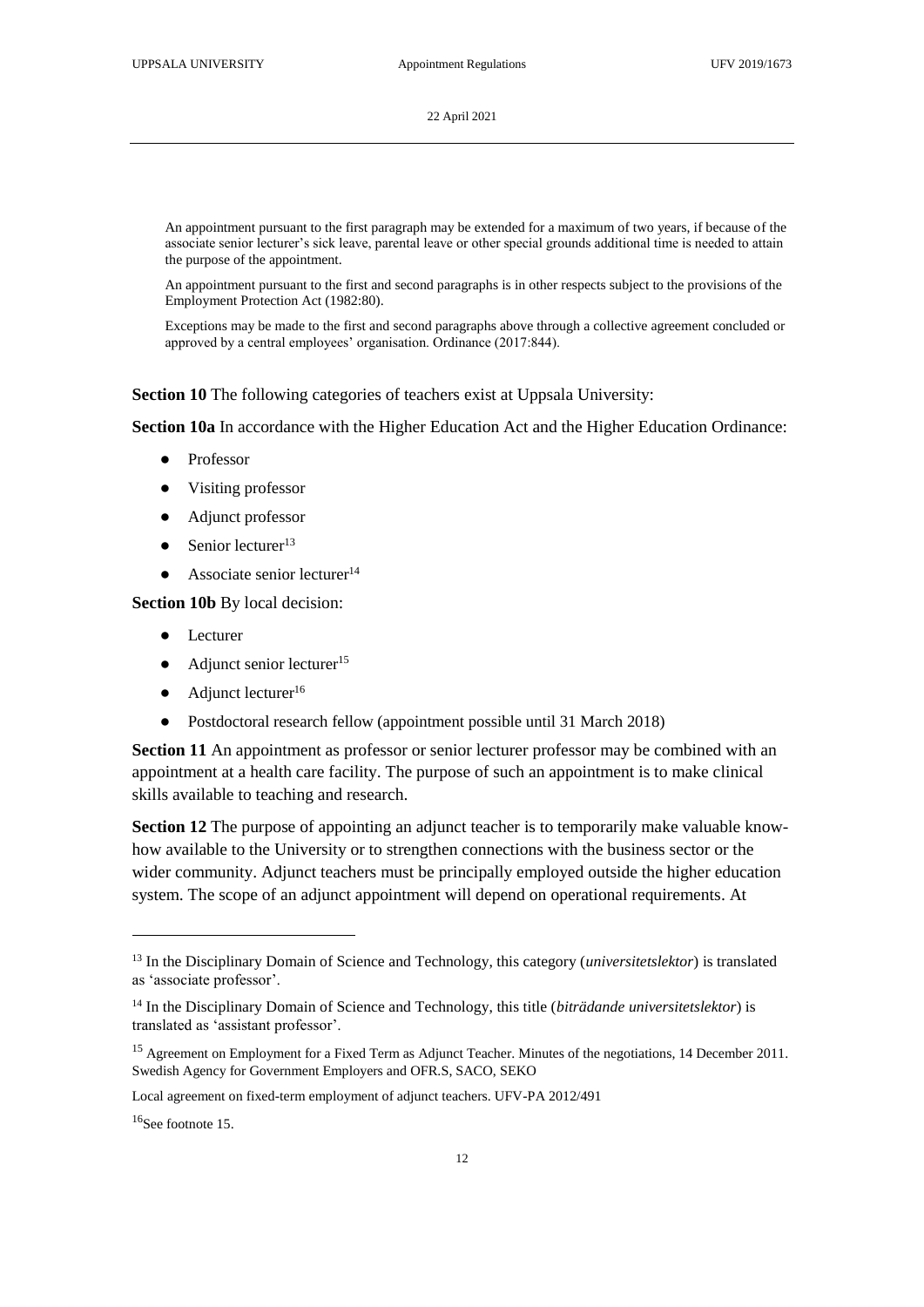present, such an appointment normally corresponds to approximately 20 per cent of a full-time position. In certain cases, a higher rate may be appropriate, but no more than 49 per cent of full time. Adjunct senior lecturers and adjunct lecturers are employed under collective agreements.<sup>17</sup>

### <span id="page-12-0"></span>3.2 Duties of teaching staff

Higher Education Act, Chapter 3, Section 1

The duties assigned to teaching staff may comprise educational responsibilities, research or artistic research and development, and administrative tasks. Teachers are also responsible for keeping abreast of developments within their own subject areas and developments in the wider community that are significant for their teaching roles in higher education. (SFS 1997:797)

General Agreement on Pay and Benefits (*Villkorsavtalet*) / General Agreement on Pay and Benefits-T (*Villkorsavtalet-T*), Chapter 4, Sections 2 and 3

Section 2 Based on the purpose, nature, objectives and conditions of each activity, the employer has to assess and determine staffing requirements in terms of the different skills required at different times. ... Local working hours agreements are to be drawn up so as to support and contribute to the conduct of the activities, taking their purpose, nature and objectives into account.

Section 3 Organisation of working hours

Working hours should be organised and regulated so as to help ensure that operational objectives are achieved, and that activities are carried out effectively and efficiently. The organisation of working hours should be reviewed when necessary to adapt to changing operational requirements. Working hours should also be organised so as to promote a good working environment and to prevent ill health. As far as possible given the operational requirements, the organisation of working hours should be adjusted to employees' wishes for more flexible and individual solutions.

**Section 13** The duties of a teacher may include teaching and examination at first cycle (undergraduate) level, second cycle (Master's) level and third cycle (doctoral) level, research, management responsibilities, administrative tasks, tasks involving collaboration with the wider community and, where relevant, artistic or clinical work. The head of department/equivalent is responsible for allocating teachers' duties within the framework of annual working hours, and for the obligation to be present at the place of work, in accordance with the local working hours agreement.

**Section 14** The duties of an associate senior lecturer include research, teaching and administration. The purpose of the appointment is for the teacher to have the opportunity to

1

<sup>&</sup>lt;sup>17</sup>See footnote 15.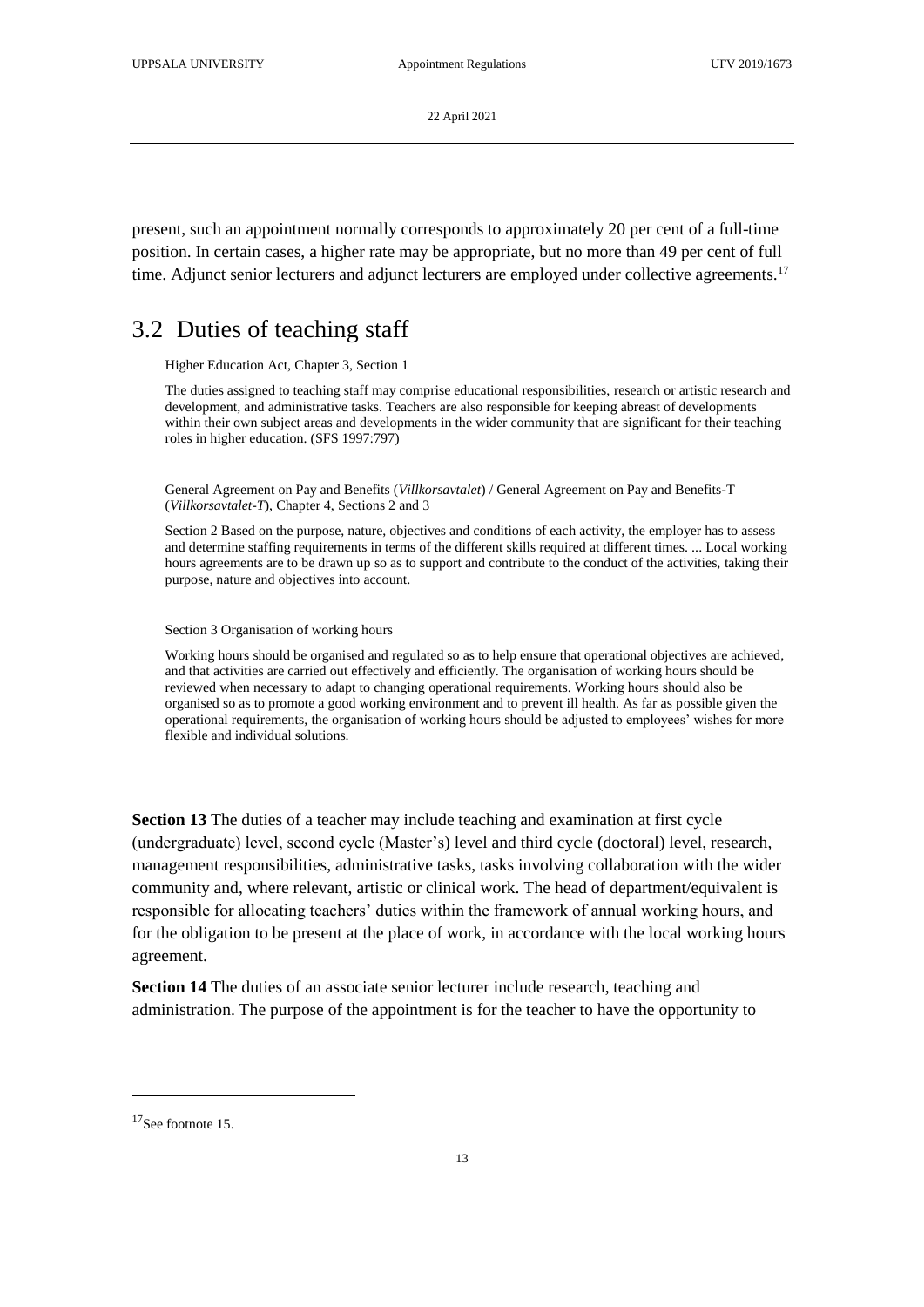develop research autonomy and acquire the scholarly and teaching qualifications required for eligibility for appointment as a senior lecturer.

**Section 15** Clinical duties may be included in the duties of a professor, a senior lecturer, an associate senior lecturer or a lecturer.

# <span id="page-13-0"></span>4 Qualifications and assessment criteria

Higher Education Act, Chapter 3, Section 2, Paragraph 3

The Government issues regulations on the qualifications and assessment criteria that will apply to the appointment of professors and senior lecturers. (SFS 2010:701)

Higher Education Act, Chapter 3, Section 6

Unless otherwise provided by regulations issued by the Government, each higher education institution shall itself decide which categories of teachers, apart from professors and senior lecturers, it shall employ and the qualifications and assessment criteria to apply to such appointments. (SFS 1997:797)

Higher Education Act, Chapter 3, Section 8, Paragraph 1

[...] A combined post may only be held by someone eligible for both appointments. (SFS 1997:797)

Higher Education Ordinance, Chapter 4, Section 3

A person who has demonstrated both research and teaching expertise shall be qualified for employment as a professor, except in disciplines in the fine, applied or performing arts. [...]

The assessment criteria for appointment as a professor shall be the degree of the expertise required as a qualification for employment. As much attention shall be given to the assessment of teaching expertise as to the assessment of research or artistic expertise. Each higher education institution determines itself what assessment criteria are otherwise to apply to the appointment of a professor. (SFS 2010:1064)

Higher Education Ordinance, Chapter 4, Section 4

Those qualified for appointment as a senior lecturer are

1. except in disciplines in the fine, applied or performing arts, a person who has demonstrated teaching expertise and been awarded a PhD or has the corresponding research competence or some other professional expertise that is of value in view of the subject matter of the post and the duties that it will involve [...]

The assessment criteria for appointment as a senior lecturer shall be the degree of the expertise required as a qualification for employment. As much attention shall be given to the assessment of teaching expertise as to the assessment of other qualifying criteria laid down in the first paragraph above. Each higher education institution determines itself what assessment criteria are otherwise to apply to the appointment of a senior lecturer. (SFS 2010:1064)

Higher Education Ordinance, Chapter 4, Section 4a

A person qualified for appointment as an associate senior lecturer is a person who has been awarded a PhD or has the corresponding research expertise. Primary consideration should be given to a person who has been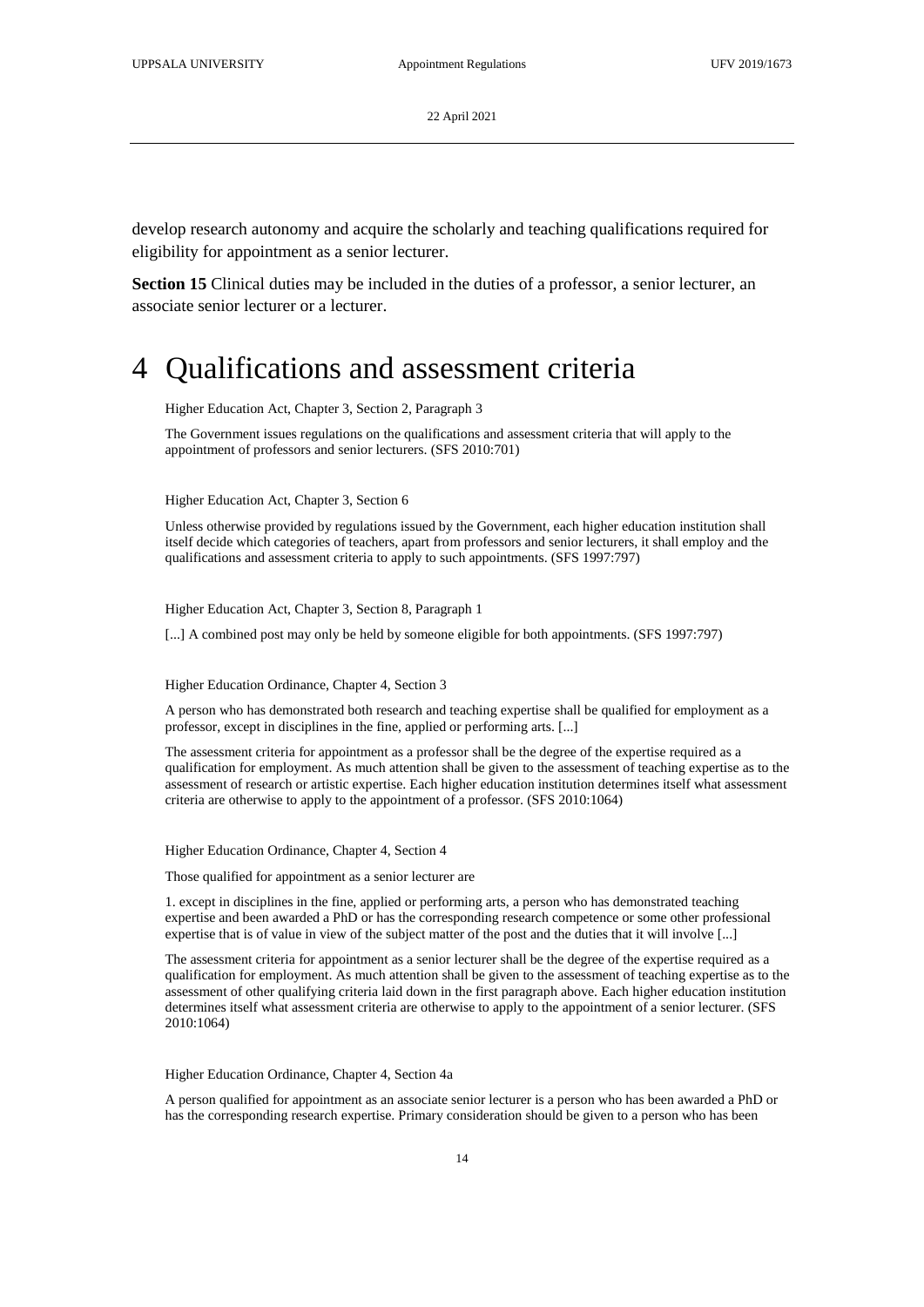awarded a PhD or achieved the equivalent expertise within five years of the deadline for application for appointment as an associate senior lecturer.

### <span id="page-14-0"></span>4.1 Eligibility

**Section 16** To qualify for a teaching appointment, an applicant must have shown sufficient expertise in both research and teaching. Assessment criteria applicable to teaching appointments are, first, the degree to which the applicant possesses the expertise required to qualify for the position and, second, the other assessment criteria stated in the person specification for the position. Which criteria are emphasised may vary, depending on whether the assessment involves eligibility criteria for appointment and promotion, or assessment criteria for ranking applicants. The assessment criteria may be weighted differently, depending on the content of the work and the other conditions for the position that have been defined on the basis of operational needs.

**Section 17** Qualifications must be documented in a manner that makes it possible to assess both their quality and their scope.

#### <span id="page-14-1"></span>4.2 Assessment criteria

**Section 18** Each disciplinary domain/faculty board is responsible for deciding on criteria for expertise that apply in that specific disciplinary domain or faculty. These complement and further specify the definitions of expertise found in sections 19–30. The criteria are to be designed so as to contribute to the objective that Uppsala University will retain its position as one of the foremost universities for research and education in the world.

#### <span id="page-14-2"></span>4.2.1 Research expertise

**Section 19** Research expertise constitutes an assessment criterion in the appointment of professors, senior lecturers and associate senior lecturers.

**Section 20** Research expertise refers to research qualifications. In assessing research expertise, research quality must be the primary consideration. Consideration must also be given to the scope of the research, in terms primarily of its depth and breadth. Furthermore, consideration must be given to the capacity to plan, initiate, lead and develop research and third cycle (doctoral) education, the ability to obtain research funding in competition, and the ability to collaborate and engage with the wider community through research.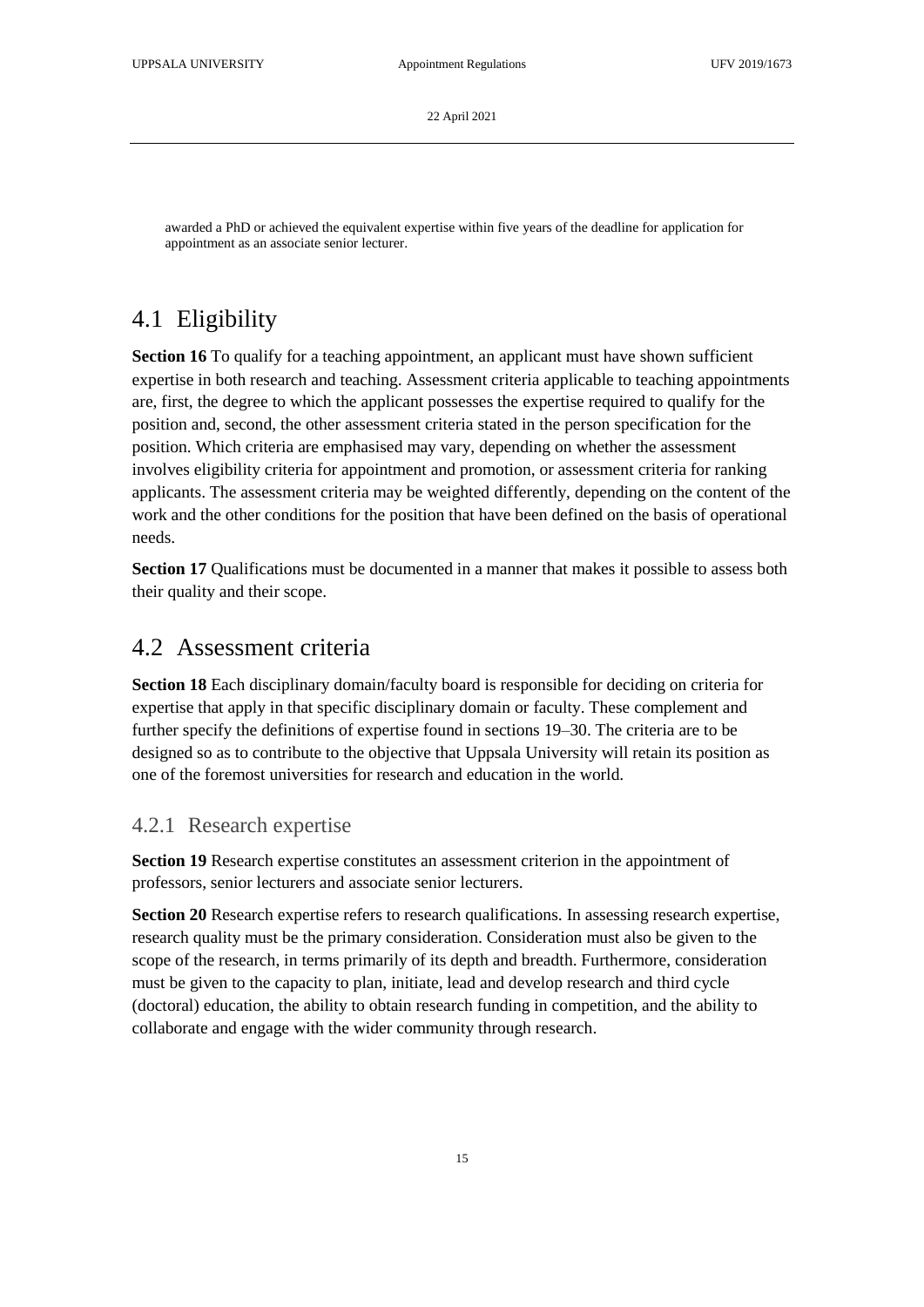#### <span id="page-15-0"></span>4.2.2 Teaching expertise

**Section 21** Teaching expertise constitutes an assessment criterion in the appointment of professors, senior lecturers, associate senior lecturers and lecturers.

**Section 22** Teaching expertise refers to educational qualifications. In assessing teaching expertise, teaching quality must be the primary consideration. Consideration must also be given to the scope of teaching experience, in terms of both breadth and depth. Furthermore, consideration must be given to the capacity to plan, initiate, lead and develop education, and to the ability to base teaching on research. Teaching expertise should also include the ability to collaborate and engage with the wider community through education.

#### <span id="page-15-1"></span>4.2.3 Clinical expertise

**Section 23** Clinical expertise constitutes an assessment criterion in appointments involving clinical work.

**Section 24** Clinical expertise is demonstrated through clinical work and clinical training, and by participation in clinical development. Clinical development includes measures that have enhanced the quality or efficiency of health and medical care.

#### <span id="page-15-2"></span>4.2.4 Artistic expertise

**Section 25** Artistic expertise constitutes an assessment criterion in appointments involving activities in the fine, applied or performing arts.

**Section 26** Artistic expertise is demonstrated through a candidate's own artistic production and by reflection in the artistic field concerned. Assessment criteria include artistic depth, expression, originality, and the quality and scope of relevant artistic production.

#### <span id="page-15-3"></span>4.2.5 Administrative expertise

**Section 27** Administrative expertise constitutes an assessment criterion in appointments that involve or may come to involve administrative work.

**Section 28** Administrative expertise is demonstrated, for example, by the ability to plan, organise and prioritise work in an efficient and appropriate manner, and the ability to specify and keep to time frames. Such expertise includes overall operational planning, the ability to manage resources in a way that reflects operational priorities, and the ability to work in a structured manner based on awareness of goals and quality.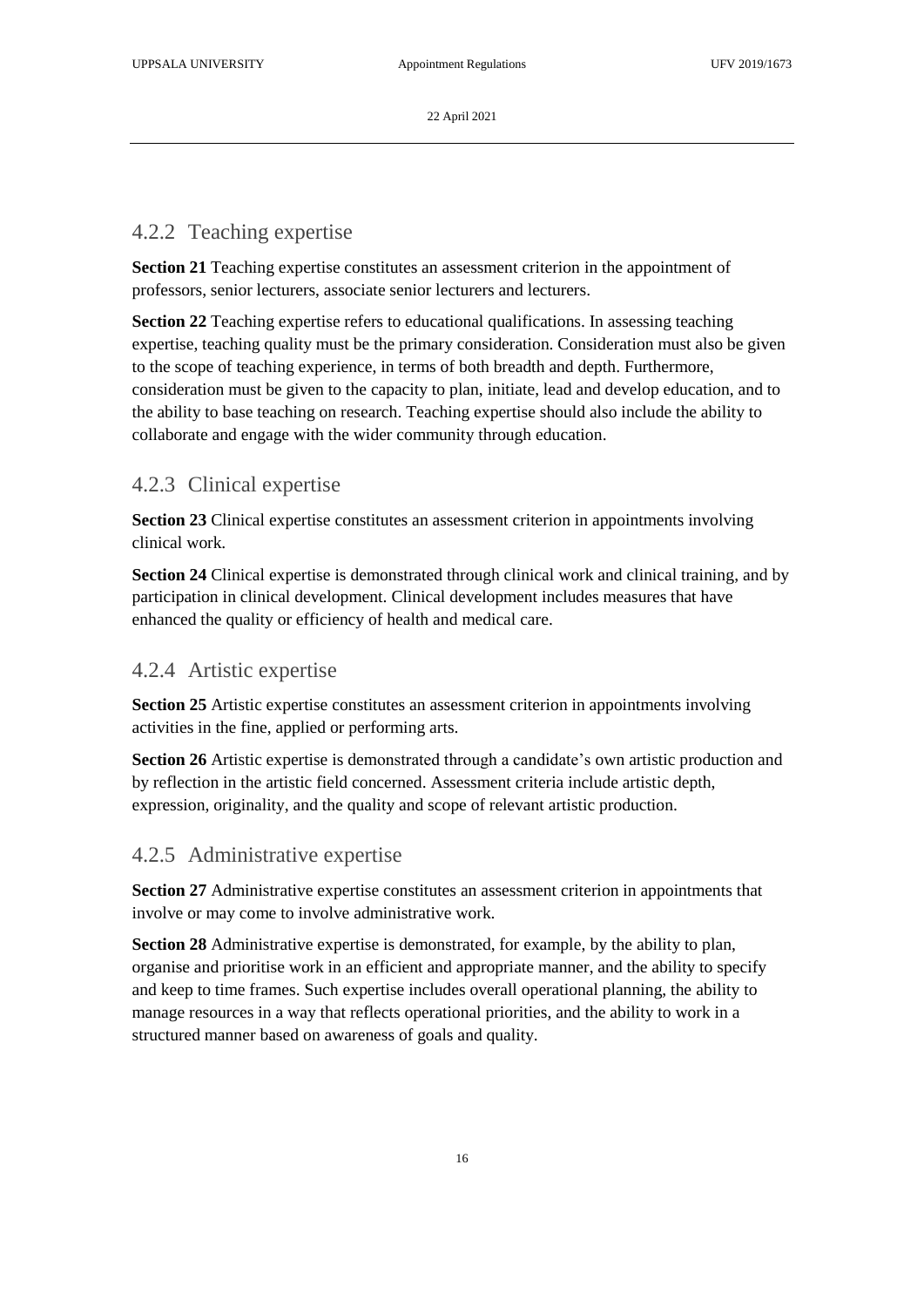#### <span id="page-16-0"></span>4.2.6 Management expertise

**Section 29** Management expertise constitutes an assessment criterion in appointments that involve or may come to involve management, i.e. responsibility for directing operations and/or staff.

**Section 30** Management expertise is demonstrated by the ability to lead operations and staff, make decisions, take responsibility and motivate others, providing them with the conditions needed for efficient achievement of shared goals. Expertise may also be demonstrated by an ability to coordinate the group, to help create a sense of involvement, participation and job satisfaction, and to deal with conflicts.

# <span id="page-16-1"></span>5 Specific qualifications and assessment criteria

#### <span id="page-16-2"></span>5.1 Professor

Higher Education Ordinance, Chapter 4, Section 3

A person who has demonstrated both research and teaching expertise shall be qualified for employment as a professor except in disciplines in the fine, applied or performing arts. [...]

The assessment criteria for appointment as a professor shall be the degree of the expertise required as a qualification for employment. As much attention shall be given to the assessment of teaching expertise as to the assessment of research or artistic expertise. Each higher education institution determines itself what assessment criteria are otherwise to apply to the appointment of a professor. (SFS 2010:1064)

#### <span id="page-16-3"></span>5.1.1 Eligibility and assessment criteria

**Section 31** Research expertise must have been demonstrated by the applicant's independent research contributions and by achievements that are of very high quality by international standards. The applicant must have demonstrated expertise in planning, initiating, leading and developing research; an ability to obtain research funding in competition; and well-documented expertise in supervising third cycle (doctoral) students. The applicant's contributions to the international and national scientific community must be assessed on the basis of such criteria as the quality and scope of scholarly publications. The international track record required must be assessed in light of the nature and specific circumstances of the subject.

**Section 32** Teaching expertise must have been demonstrated by an extensive educational portfolio in accordance with Section 22. Furthermore, the applicant must demonstrate welldocumented expertise in supervision at first cycle (undergraduate) level, second cycle (Master's) level and third cycle (doctoral) level.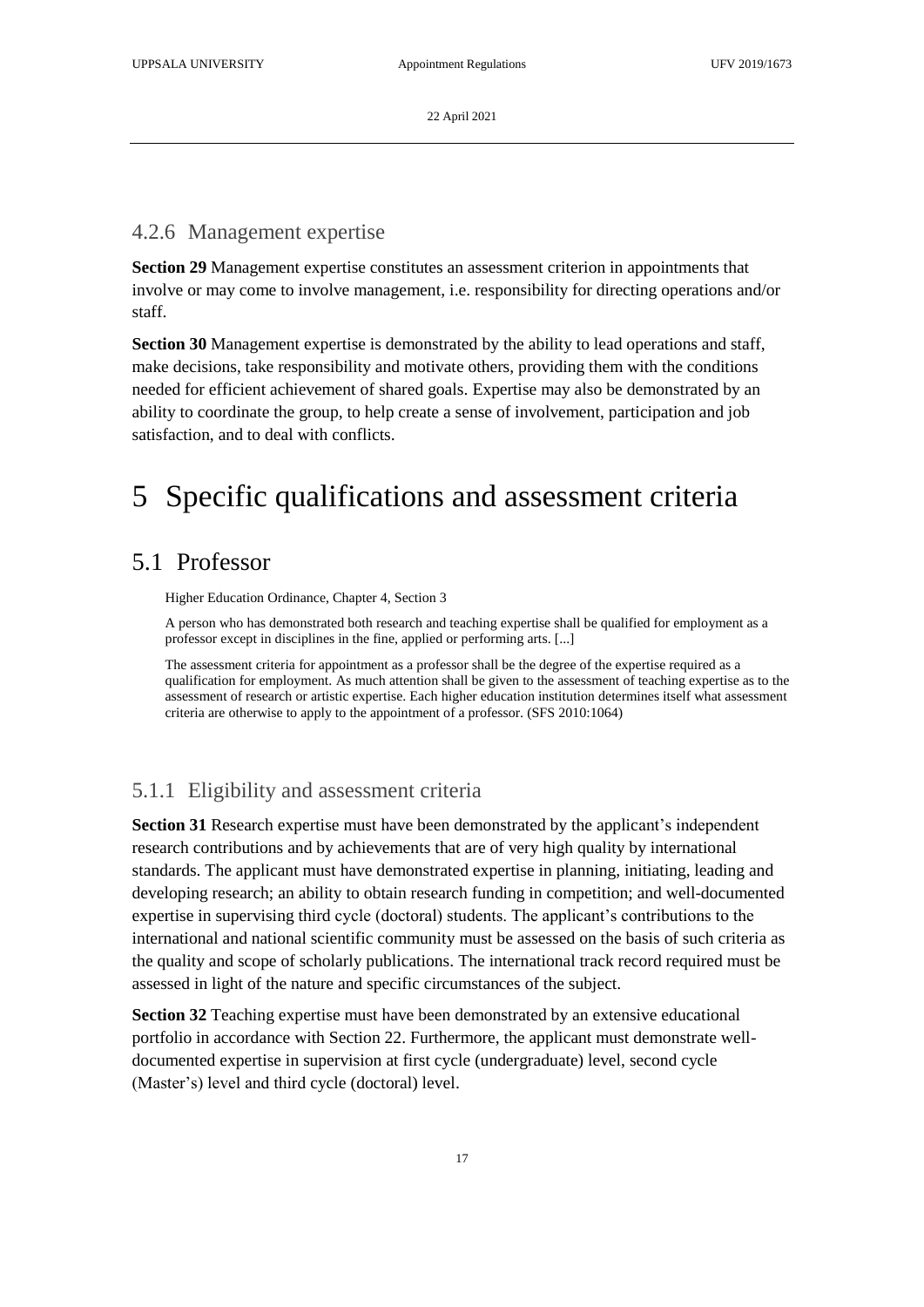A prerequisite for considering that the applicant has teaching expertise is that the applicant has completed at least ten weeks of teacher training for higher education that is relevant to the organisation and its activities, or has equivalent knowledge. If there are special reasons, the teacher training for higher education may be undertaken during the first two years of employment. The teacher training must also include third cycle (doctoral student) supervision.

**Section 33** A person who has the qualifications required for both employment as a professor and employment at a health care facility is eligible for an appointment as professor combined with an appointment at a designated health care facility for medical training or research.

#### <span id="page-17-0"></span>5.2 Senior lecturer<sup>18</sup>

-

Higher Education Ordinance, Chapter 4, Section 4,

Those qualified for appointment as a senior lecturer are

1. except in disciplines in the fine, applied or performing arts, a person who has demonstrated teaching expertise and been awarded a PhD or has the corresponding research competence or some other professional expertise that is of value in view of the subject matter of the post and the duties that it will involve [...]

The assessment criteria for appointment as a senior lecturer shall be the degree of the expertise required as a qualification for employment. As much attention shall be given to the assessment of teaching expertise as to the assessment of other qualifying criteria laid down in the first paragraph above. Each higher education institution determines itself what assessment criteria are otherwise to apply to the appointment of a senior lecturer. (SFS 2010:1064)

#### <span id="page-17-1"></span>5.2.1 Eligibility and assessment criteria

**Section 34** Research expertise must have been demonstrated by the applicant's independent, high-quality research contributions. The applicant's contributions to the international and national scientific community must be assessed on the basis of such criteria as the quality and scope of scholarly publications. The international track record required must be assessed according to the nature and specific circumstances of the subject.

**Section 35** Teaching expertise must have been demonstrated by an educational portfolio in accordance with Section 22.

A prerequisite for considering that the applicant has teaching expertise is that the applicant has completed at least ten weeks of teacher training for higher education that is relevant to the organisation and its activities, or has equivalent knowledge. If there are special reasons, the

<sup>18</sup> In the Disciplinary Domain of Science and Technology, this position (*universitetslektor*) is translated as 'associate professor'.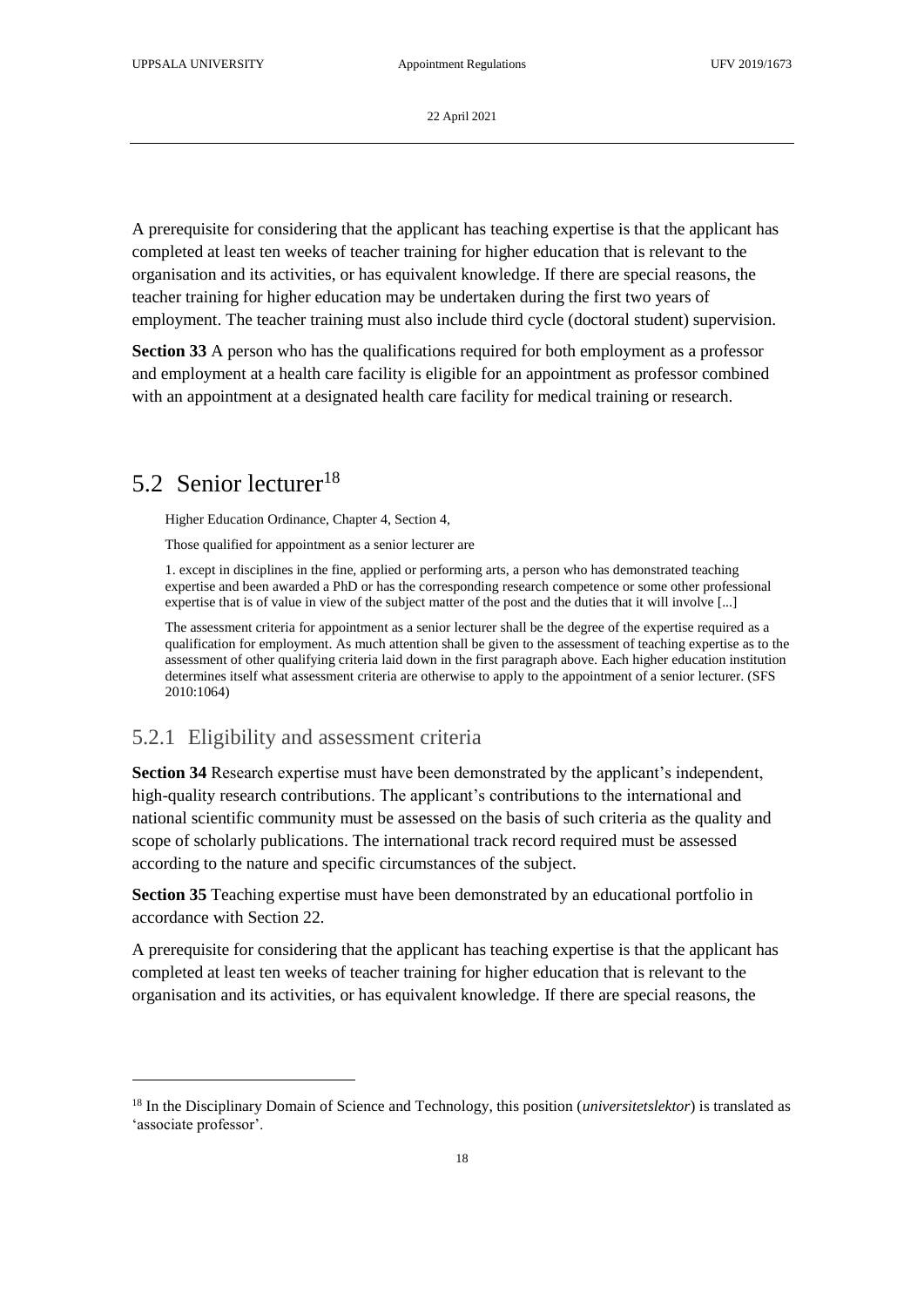-

22 April 2021

teacher training for higher education may be undertaken during the first two years of employment.

**Section 36** Other professional expertise means expertise acquired in professional activities outside academia. The professional expertise must be of value in view of the subject matter of the position.

**Section 37** A person who has the qualifications required for both employment as a senior lecturer and employment at a health care facility is eligible for an appointment as senior lecturer combined with an appointment at a designated health care facility for medical training or research.

### <span id="page-18-0"></span>5.3 Associate senior lecturer<sup>19</sup>

#### <span id="page-18-1"></span>5.3.1 Eligibility and assessment criteria

Higher Education Ordinance, Chapter 4, Section 4a

A person qualified for appointment as an associate senior lecturer is a person who has been awarded a PhD or has the corresponding research expertise. Primary consideration should be given to a person who has been awarded a PhD or achieved the equivalent expertise within five years of the deadline for application for appointment as an associate senior lecturer.

**Section 38** Appointment as an associate senior lecturer requires research expertise in accordance with Section 20. The research expertise must be of good quality and promise good prospects of an academic career in the relevant subject area for the position.

**Section 39** For an appointment as an associate senior lecturer, teaching expertise in accordance with Section 22 must be taken into account. To acquire teaching expertise, the applicant should have completed at least five weeks of teacher training for higher education of relevance to the organisation and its activities, or have equivalent knowledge. If it has not been possible to acquire this qualification before appointment, qualifying training for teachers in higher education must be undertaken during the first two years of employment.

**Section 40** A person who has the qualifications required both for appointment as an associate senior lecturer and for clinical duties is eligible for appointment as an associate senior lecturer with clinical duties.

<sup>19</sup> In the Disciplinary Domain of Science and Technology, this position (*biträdande universitetslektor*) is translated as 'assistant professor'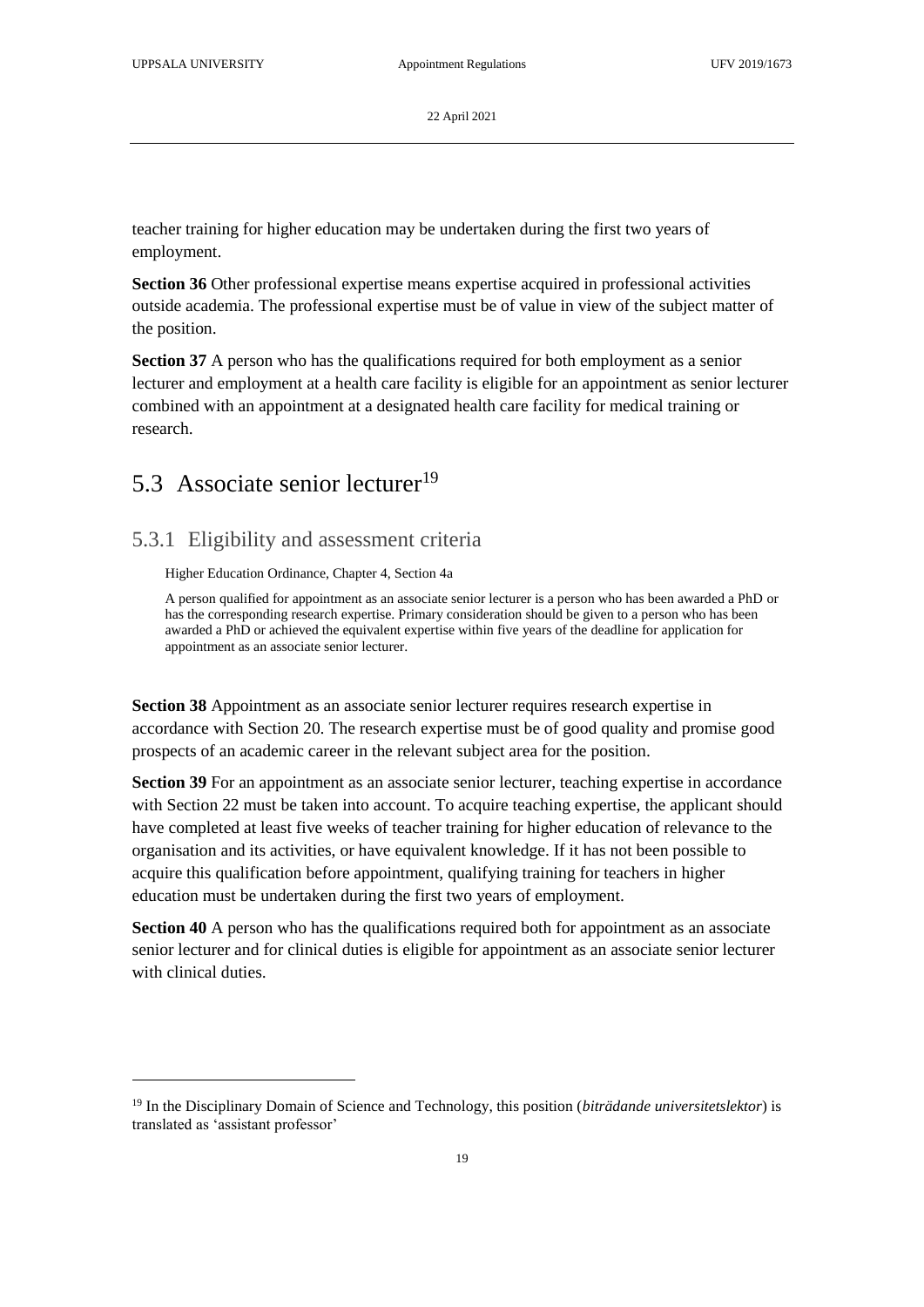### <span id="page-19-0"></span>5.4 Lecturer

#### <span id="page-19-1"></span>5.4.1 Eligibility and assessment criteria

**Section 41** To be eligible for appointment as lecturer, applicants must have a higher education degree and have demonstrated teaching expertise.

**Section 42** In appointments to the position of lecturer, in-depth subject study is required rather than research competence.

**Section 43** Teaching expertise must have been demonstrated by an extensive educational portfolio in accordance with Section 22, or by some other means in the area of activity that the education involves.

A prerequisite for considering that the applicant has teaching expertise is that the applicant has completed at least ten weeks of teacher training for higher education that is relevant to the organisation and its activities, or has equivalent knowledge. If there are special reasons, the teacher training for higher education may be undertaken during the first two years of employment.

**Section 44** A person who has the qualifications required both for appointment as a lecturer and for clinical duties is eligible for appointment as a lecturer with clinical duties.

### <span id="page-19-2"></span>5.5 Adjunct teacher

**Section 45** For appointment as adjunct professor, adjunct senior lecturer and adjunct lecturer, with the exception of teaching expertise, the same qualifications are required as for the relevant teacher category.

# <span id="page-19-3"></span>6 Promotion

### <span id="page-19-4"></span>6.1 Promotion in general

**Section 46** Applications for promotion may only be made by teachers employed at the University on indefinite-term contracts who are actively engaged in their role at the time of application, and by associate senior lecturers.

**Section 47** Disciplinary domain/faculty boards are to issue supplementary criteria for promotion that apply specifically in their domain/faculty and complement the qualification requirements for each category of teachers. The criteria must be designed to achieve the objective of being one of the foremost universities for research and education in the world.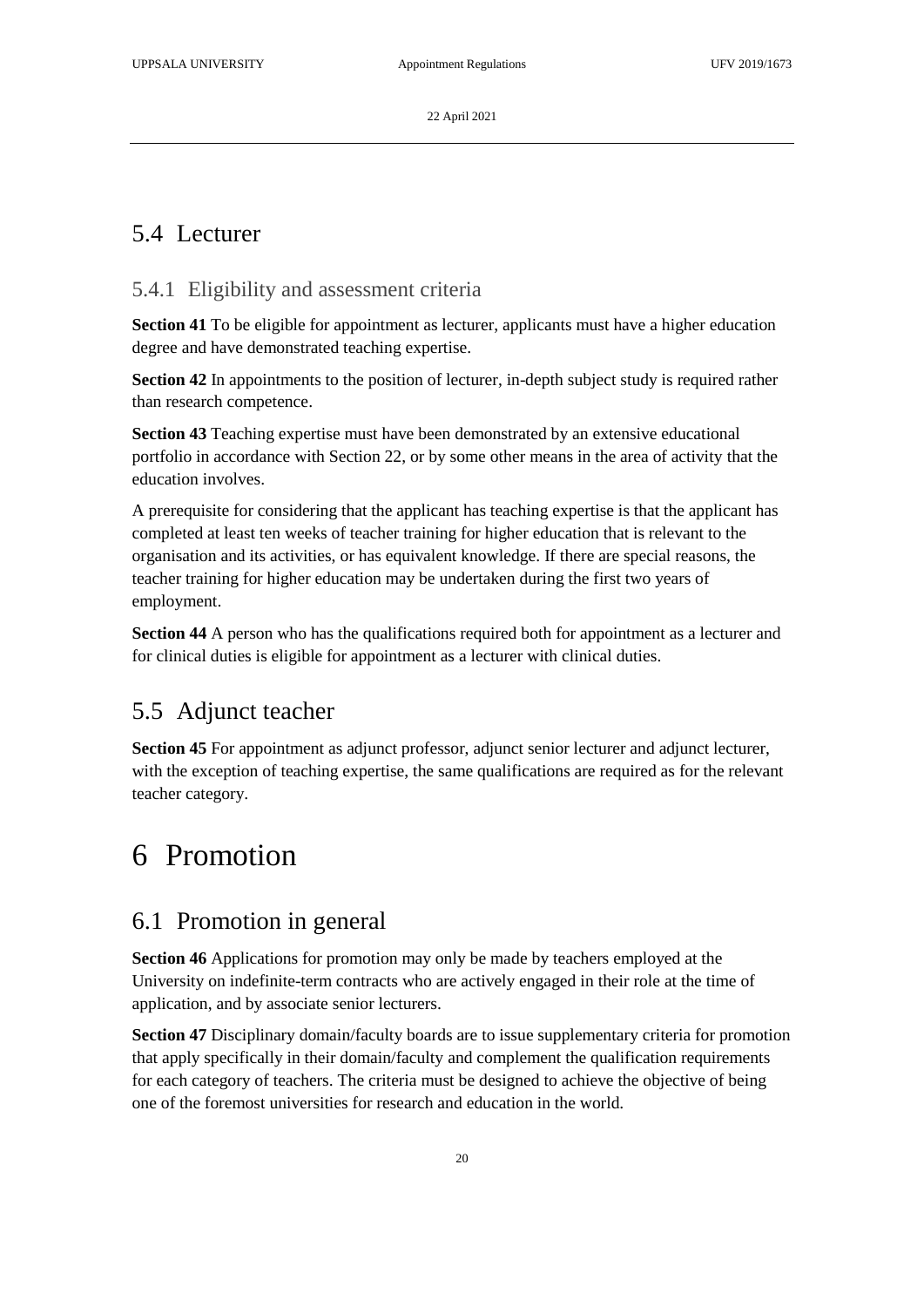**Section 48** The subject area must normally be the same as for the applicant's previous position, but this can be changed if there are special reasons for doing so.

# <span id="page-20-0"></span>6.2 Promotion from senior lecturer to professor or from lecturer to senior lecturer

**Section 49** Promotion of a senior lecturer to professor or of a lecturer to senior lecturer entails an assessment of competence and a change of title. A senior lecturer or lecturer who has been promoted is not entitled to a change in their duties or their terms of employment.

**Section 50** A senior lecturer must be promoted to professor and a lecturer to senior lecturer if they apply for this in writing, are qualified for such a position and have been deemed to meet the specific requirements adopted by the relevant disciplinary domain or faculty board.

**Section 51** When preparing to advertise a position as lecturer or senior lecturer, a disciplinary domain or faculty board may decide to offer the possibility of immediate promotion. This means that in conjunction with the appointment, an applicant can apply for and be granted promotion to a more senior position.

**Section 52** Following consultation with the health care authority, teachers with clinical duties are to be promoted either to a higher post with clinical duties or to a combined position. Promotion is possible provided that the applicant has the necessary qualifications and is deemed to meet the specific requirements for such a position. The health care authority must be given the opportunity to state its opinion regarding the matter.

**Section 53** A written application from a senior lecturer or lecturer for consideration for promotion must reach the relevant disciplinary domain/faculty board nine months, at the latest, before their employment ceases or is expected to cease.

### <span id="page-20-1"></span>6.2.1 Qualifications required for promotion from senior lecturer to professor

**Section 54** The applicant must have demonstrated research expertise in accordance with Section 31.

**Section 55** The applicant must have demonstrated teaching expertise in accordance with Section 32.

**Section 56** A prerequisite for considering that the applicant has teaching expertise is that the applicant has completed at least ten weeks of teacher training for higher education that is relevant to the organisation and its activities, or has equivalent knowledge. The teacher training must include third cycle (doctoral student) supervision.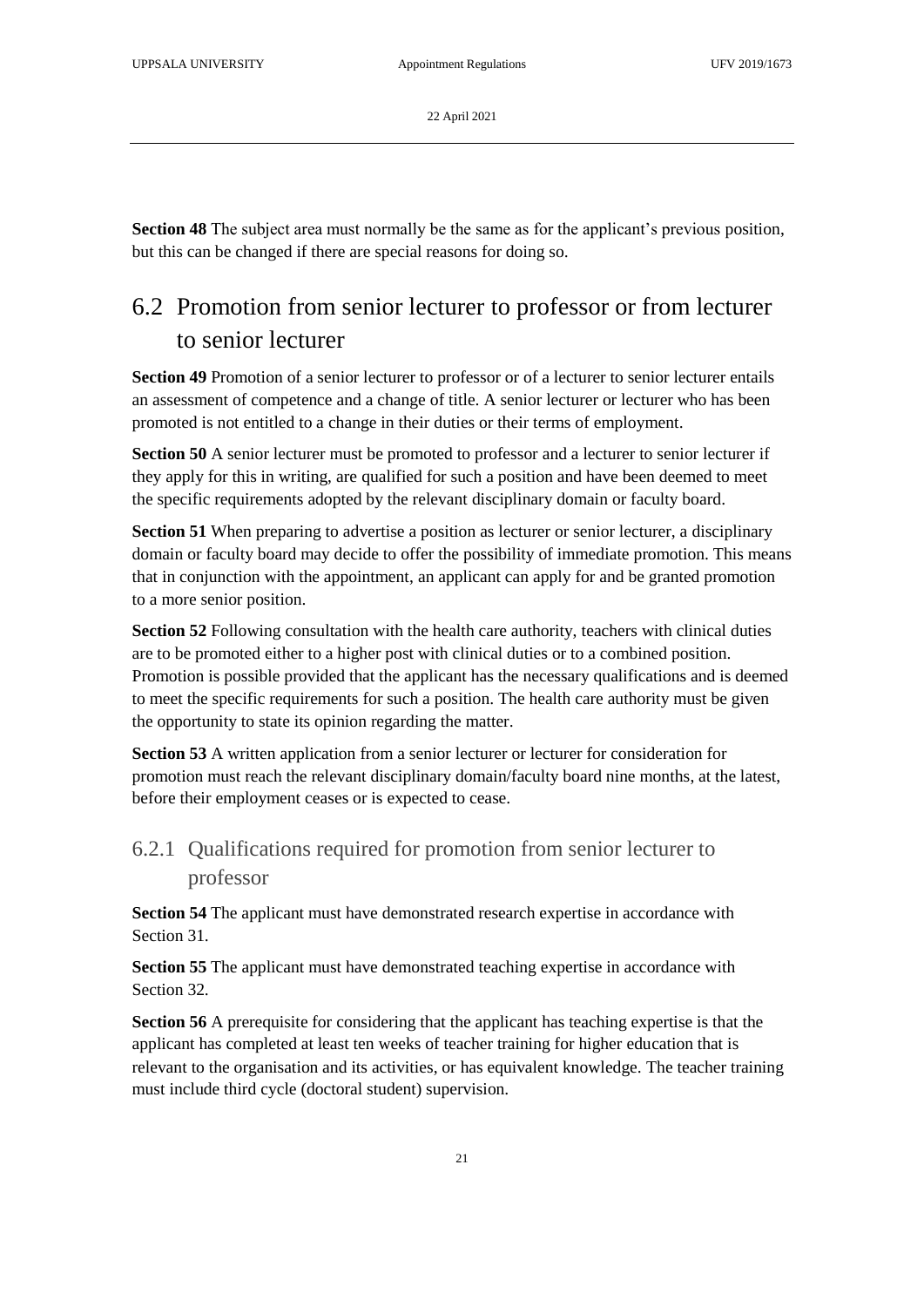**Section 57** The applicant must have demonstrated collegial responsibility and be considered capable of contributing to the development of the University. This requires leadership, development and collaboration skills, and, where applicable, clinical expertise.

**Section 58** Promotion from senior lecturer to professor may take place no earlier than five years following completion of the doctoral degree, to ensure sufficient experience of independent research work and supervision of doctoral students, unless there are special reasons.

#### <span id="page-21-0"></span>6.2.2 Qualifications required for promotion from lecturer to senior lecturer

**Section 59** The applicant must have a doctoral degree or equivalent competence as well as research competence in accordance with Section 34, and be considered to have the potential, as senior lecturer, to pursue research of good scientific quality. The research qualifications must be documented in such a way as to enable assessment of both quality and scope.

**Section 60** Applicants must have demonstrated teaching expertise in accordance with Section 35 through teaching, examination and supervision at both first cycle (undergraduate) and second cycle (Master's) level, and through planning, development, evaluation and leadership, and be considered able as senior lecturer to assume educational leadership roles and further develop teaching activities. Teaching qualifications must be documented in such a way as to enable assessment of both quality and scope.

**Section 61** A prerequisite for considering that the applicant has teaching expertise is that the applicant has completed at least ten weeks of teacher training for higher education that is relevant to the organisation and its activities, or has equivalent knowledge.

**Section 62** The applicant must have demonstrated collegial responsibility and be considered capable of contributing to the development of the University.

### <span id="page-21-1"></span>6.3 Promotion from associate senior lecturer to senior lecturer

#### <span id="page-21-2"></span>6.3.1 Eligibility

Higher Education Ordinance, Chapter 4, Section 12c

An associate senior lecturer who is employed at a higher education institution pursuant to Section 12a must, on application, be promoted to senior lecturer at the higher education institution, if he or she

1. is eligible for employment as a senior lecturer, and

2. is assessed as suitable for such an appointment in accordance with the assessment criteria that the higher education institution has decided, pursuant to the second paragraph of Section 4a, must be applied to an application for promotion to senior lecturer.

Such a promotion entails indefinite employment as a senior lecturer. Ordinance (2017:844).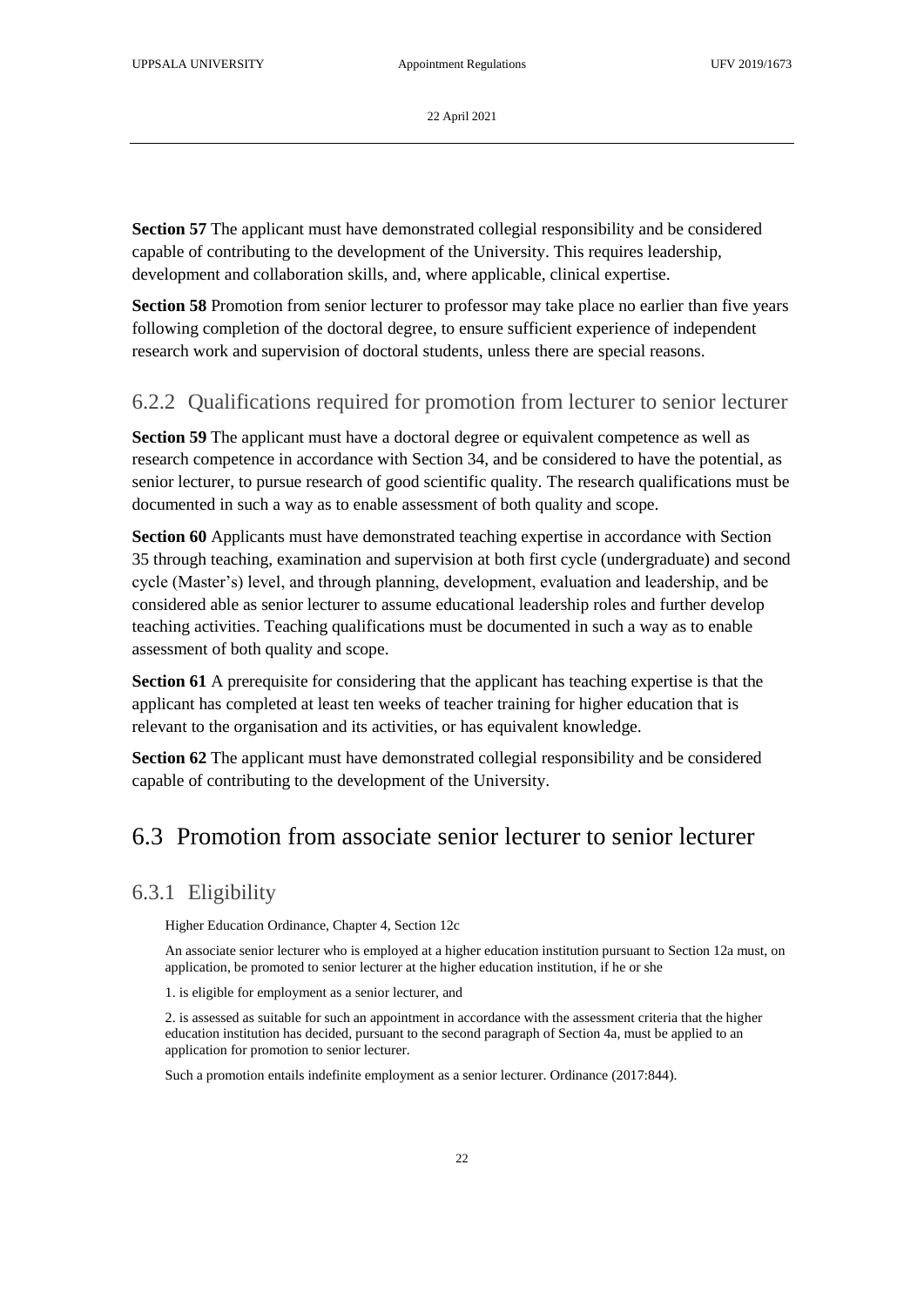**Section 63** A person who is employed as associate senior lecturer must, upon written application, be promoted to senior lecturer if they are considered, upon expert assessment, to satisfy the qualification requirements that have been set by the relevant disciplinary domain or faculty board and have been set out in the job vacancy information.

**Section 64** The applicant must have demonstrated research expertise and be considered to have the potential, as senior lecturer, to initiate and independently pursue research of high scientific quality in accordance with Section 34. The research qualifications must be documented in such a way as to enable assessment of both quality and scope.

**Section 65** Applicants must have demonstrated teaching expertise in accordance with Section 35 through teaching, examination and supervision at both first cycle (undergraduate) and second cycle (Master's) level, and through planning, development and evaluation, and be considered able as senior lecturer to assume educational leadership roles and further develop teaching activities. Teaching qualifications must be documented in such a way as to enable assessment of both quality and scope.

**Section 66** A prerequisite for considering that the applicant has teaching expertise is that the applicant has completed at least ten weeks of teacher training for higher education that is relevant to the organisation and its activities, or has equivalent knowledge.

**Section 67** The applicant must have demonstrated collegial responsibility and be considered capable of contributing to the development of the University.

**Section 68** A written application to be considered for promotion to senior lecturer must have reached the relevant disciplinary domain or faculty board six months, at the latest, before the appointment as associate senior lecturer ends. An associate senior lecturer may be considered for promotion to senior lecturer only once. The decision to grant or reject the application for promotion must be made at the latest two months prior to the end of employment as associate senior lecturer.

# <span id="page-22-0"></span>7 Recruitment and promotion process

### <span id="page-22-1"></span>7.1 Decision to initiate recruitment

Higher Education Act, Chapter 3, Section 8

Before a person is appointed to a teaching post, the accountable authority for health care must be given an opportunity to state its opinion, if the position is to be combined with a post in a health care facility. (Act 1999:797)

Higher Education Ordinance, Chapter 4, Section 8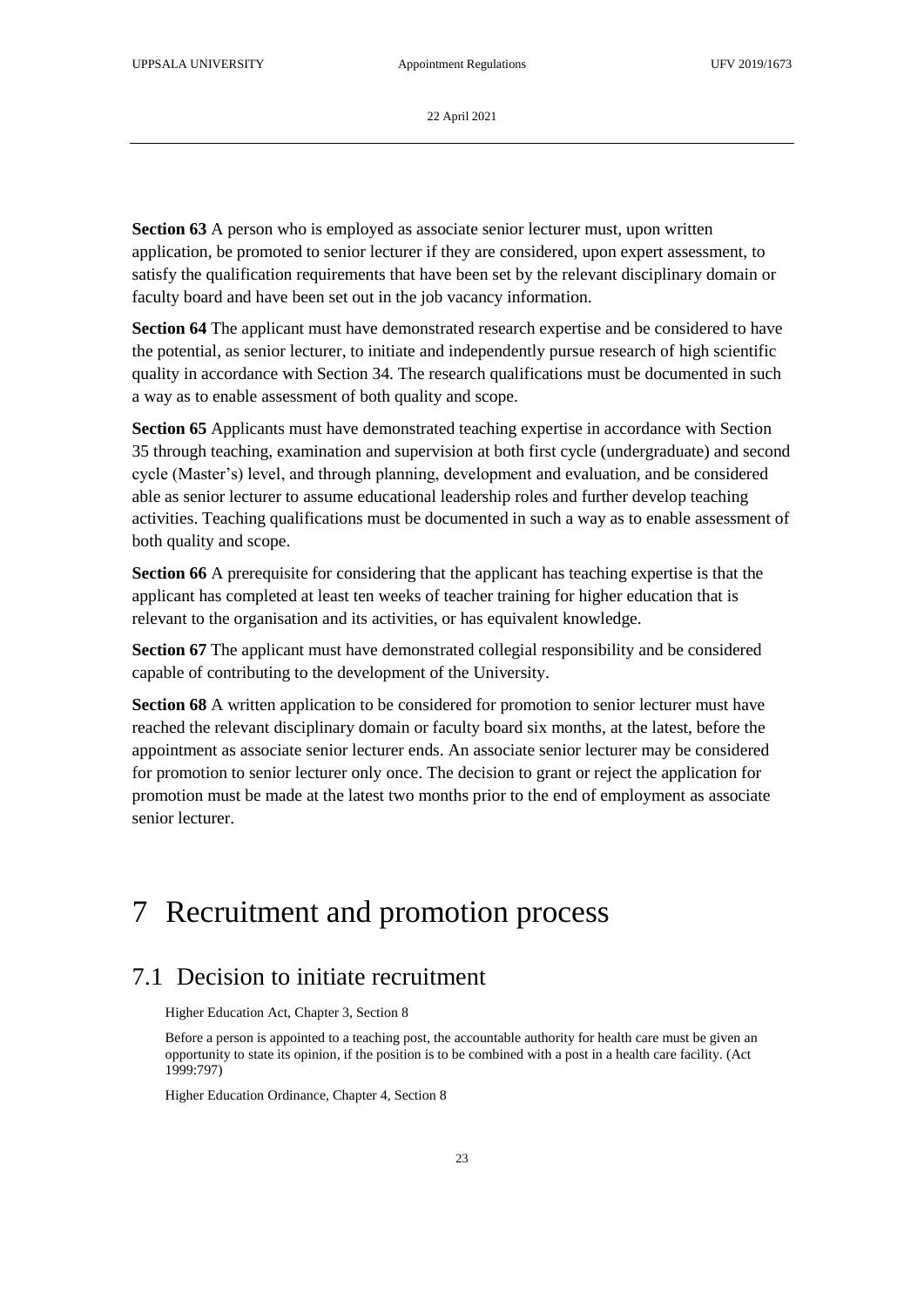Before a teacher is offered combined employment as laid down in Section 2, the higher education institution must offer the accountable authority for health care an opportunity to state its opinion in the matter. (SFS 2010:1064)

**Section 69** Decisions to initiate recruitment must be made in accordance with the Rules of Procedure for Uppsala University. In connection with a decision to initiate recruitment a decision must be made regarding the person specification for the position.

**Section 70** In connection with a decision on the person specification for a position, it must be stated what assessment criteria will be applied. These criteria must be objectively justified with reference to the specific duties the position entails and operational needs.

# <span id="page-23-0"></span>7.2 Person specification for position and subject area

**Section 71** The person specification for the position must be drawn up on the basis of requirements that need to be met in order to perform the job well. The person specification for the position must include the subject area, subject matter/description, duties, minimum qualifications required, assessment criteria, special requirements regarding skills and personal characteristics, and other qualification requirements. The person specification may indicate how various criteria of expertise are to be weighed against each other, as well as other prerequisites that must be met to perform the job well.

**Section 72** The subject area may be indicated in one of the following forms:

- subject
- subject specialising in
- subject, specifying subspecialty
- subject 1 and subject 2

**Section 73** The defined subject area, including the description of the subject, may not be complemented or modified after the person specification for the position has been decided.

**Section 74** To promote gender balance in the area/position category, the person specification for the position must be formulated so as to encourage individuals of the underrepresented legal gender to apply for the position.

### <span id="page-23-1"></span>7.3 Job vacancy information

Employment Ordinance, Section 6, Paragraphs 1 and 3

A public authority that intends to recruit an employee must provide information about this in some suitable way so that those who are interested in the position can notify the authority within a certain time.

[...] If there are special reasons not to do so, no information need be provided. (SFS 1994:373)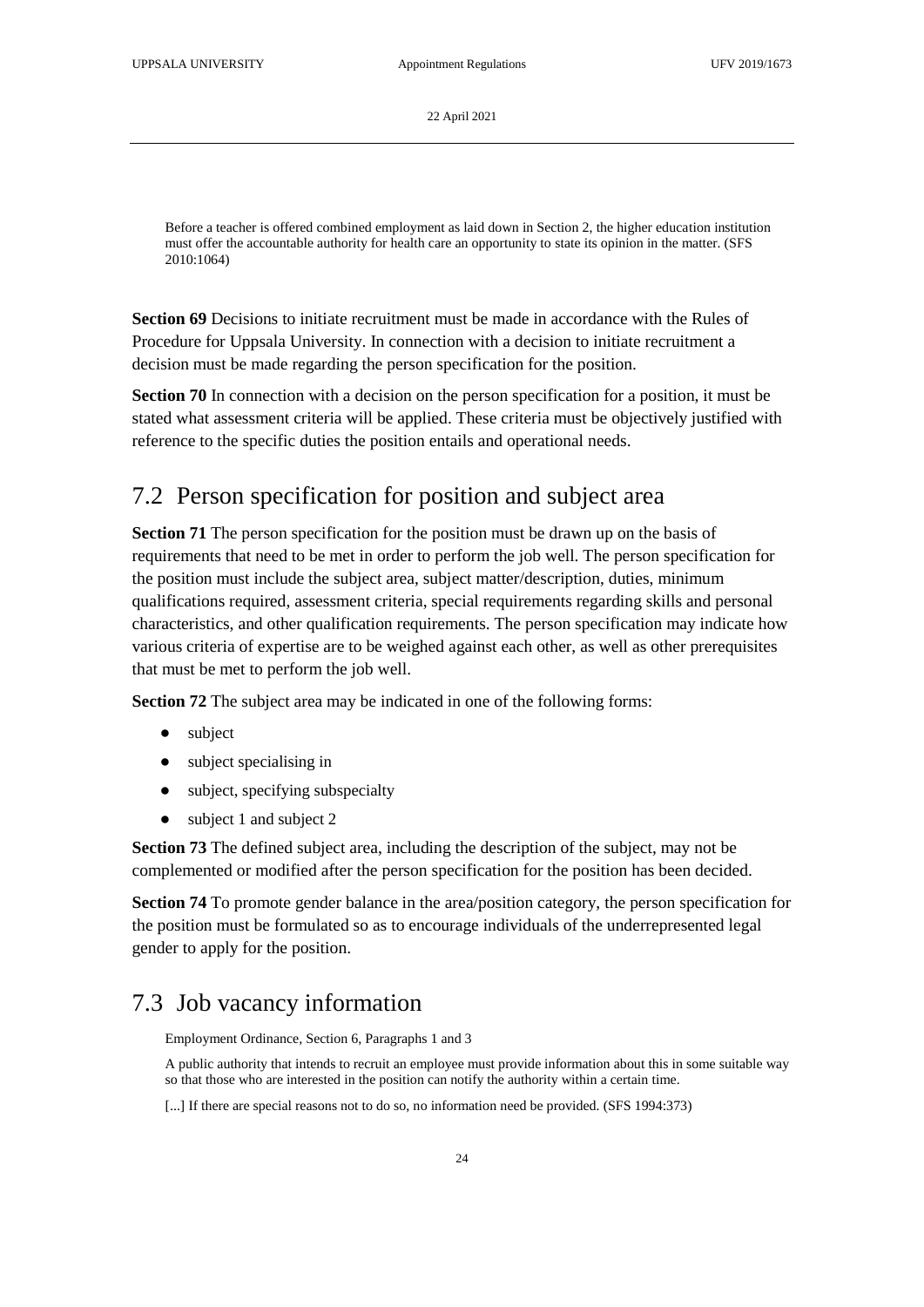Ordinance on Notification of Employment Vacancies in the State Sector (1984:819), Section 2

When a public authority gives notice that a job vacancy is open for applications or takes any other steps to seek staff outside the authority to fill a vacant position, the authority must notify the public employment office at the same time, unless otherwise follows from the second paragraph or from Section 5. However, no notification of the vacant position need be made if the authority intends to employ a person who has been given notice of termination of a position subject to state regulations or a person with an occupational disability. Ordinance (1990:75).

**Section 75** A broad analysis, advertisement and active search for potential candidates must be undertaken. Individuals of the underrepresented gender must be encouraged to apply for the position concerned. Vacant positions must be described in gender-neutral terms.

**Section 76** In advance of recruitment, a search committee may be appointed to identify and encourage suitable candidates for the position, to provide support in drawing up the person specification for the position and to assist in finding referees. The committee must have a gender-balanced representation of women and men unless there are special reasons.

**Section 77** Information about job vacancies must be conveyed in an appropriate way to reach relevant candidates in Sweden and/or internationally and should be posted on the University's website. In addition, notice of vacancies must be provided to the public employment services unless there are special reasons not to do so. The application period must be at least two weeks unless there are special reasons.

**Section 78** As stated in Section 6 of the Employment Ordinance (SFS 1994:373), information about job vacancies need not be provided if there are special reasons not to do so.

#### <span id="page-24-0"></span>7.4 Processing of appointment and promotion matters

Higher Education Act, Chapter 3, Section 8, Paragraph 2

[...] The regulations that apply to teaching appointments shall also apply to appointments to be combined with teaching posts. (SFS 1997:797)

Gender equality among representatives: Higher Education Ordinance, Chapter 4, Section 5

If a group of individuals are to submit a proposal on the applicants to be considered for appointment to a teaching post, women and men shall be equally represented in the group. This does not apply, however, if there are extraordinary reasons to the contrary. (SFS 2010:1064)

Referees: Higher Education Ordinance, Chapter 4, Section 6

For the appointment of a professor (including an adjunct professor) opinions on the expertise of the applicants shall be obtained, provided that this is not manifestly unnecessary for appraisal of their expertise.

When the opinions of two or more persons are obtained, both men and women should be represented equally. This does not apply, however, if there are extraordinary reasons to the contrary. (SFS 2010:1064)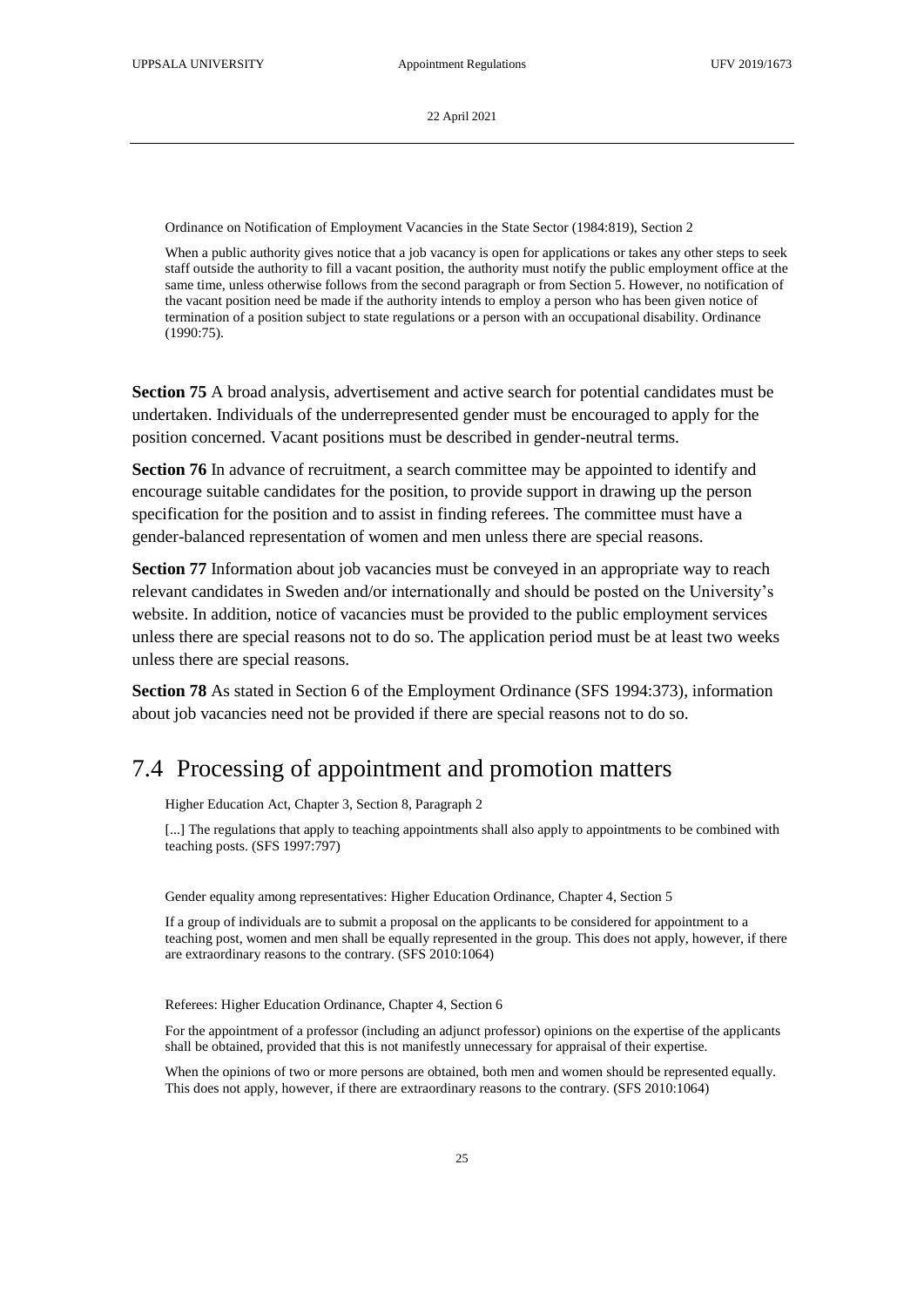Higher Education Ordinance, Chapter 4, Section 8

Before a teacher is offered combined employment as laid down in Section 2, the higher education institution must offer the accountable authority for health care an opportunity to state its opinion in the matter. (SFS 2010:1064)

#### <span id="page-25-0"></span>7.4.1 Processing

**Section 79** Disciplinary domain/faculty boards are responsible for processing recruitment and promotion matters, including fixed-term teaching appointments, and are to adopt complementary instructions and procedures for this process.

**Section 80** One precondition for appointing an associate senior lecturer is the existence of a documented operational need and financial scope for a senior lecturer appointment within the relevant subject area.

**Section 81** The head of the department to which the vacant position belongs in organisational terms is to have the right to attend and speak at meetings processing the recruitment and promotion of teachers. However, the head of department must not participate in the part of this processing that is devoted to final deliberations on a proposal for a decision on the candidate to be appointed. At the proposal of the head of department or the vice-rector/dean, another representative from the department can substitute for the head of department.

Section 82 One or more recruitment committees or equivalent bodies can be appointed to deal with appointment and/or promotion matters.

**Section 83** If a recruitment committee or equivalent body has been set up, it should consist of a chair, deputy chair and at least a further four members, including two student representatives. With the exception of the student representatives, the members must be academically qualified individuals.<sup>20</sup> Women and men are to be represented equally, unless there are extraordinary reasons to the contrary. The members are to be appointed so as to represent the recruitment committee's area of responsibility in research and educational terms, and in general as broadly as possible. The student representatives are appointed by the relevant student union.

**Section 84** An application that arrives after the deadline for applications may be considered if this can be done without inconvenience and is in the best interest of the University.

#### <span id="page-25-1"></span>7.4.2 Methods of selection

1

**Section 85** An assessment of academic qualifications is fundamental to the recruitment and promotion of teachers. The proposal of an individual to fill a position must be preceded by

<sup>20</sup> Rules of Procedure for Uppsala University. UFV 2017/95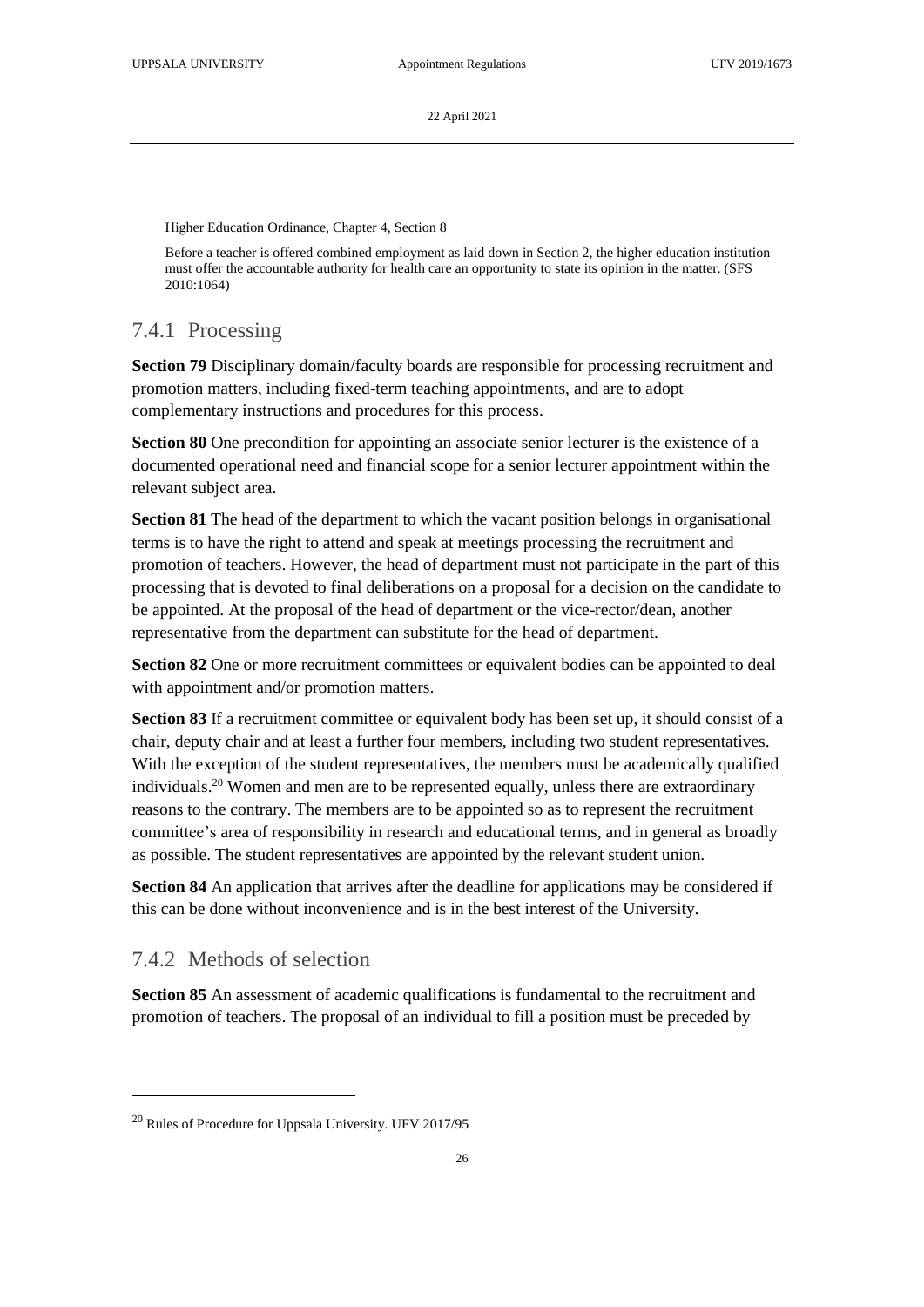statements from referees and interviews, unless this is manifestly unnecessary. Additional methods of selection may be used.

**Section 86** Disciplinary domain/faculty boards may decide to instruct referees to select a shortlist consisting of the applicants who are deemed to best fulfil the requirements in the person specification for the position and to submit expert opinions containing their assessment and ranking of this group of candidates alone.

#### <span id="page-26-0"></span>7.4.3 Referees

**Section 87** Disciplinary domain/faculty boards decide on the referees to be appointed.

**Section 88** When appointing or promoting an individual to professor (including adjunct professor or visiting professor) or senior lecturer (including adjunct senior lecturer) or associate senior lecturer, at least two referees from other higher education institutions or the equivalent must be engaged to assess the expertise of applicants, unless this is manifestly unnecessary.

**Section 89** Guidelines on engaging and instructing referees are to be issued by the disciplinary domain/faculty board for the purpose of rationalising the work of referees and assuring its quality.

**Section 90** Proposals for individuals to serve as referees may be made as early as when the person specification for the position is decided.

**Section 91** Referees must be teachers who are particularly familiar with the subject area and possess a knowledge of all relevant types of expertise. If the disciplinary domain board/faculty board has so directed, the referees are to rank the applicants and explain their choices. If two or more applicants are judged to be equally qualified for the position, they may be given the same ranking.

**Section 92** Referees must not attend the part of the processing work that is devoted to final deliberations regarding proposals and decisions.

#### <span id="page-26-1"></span>7.4.4 Assessment of Qualifications

Instrument of Government, Chapter 12, Article 5

Appointments to posts at administrative authorities coming under the Government are made by the Government or by a public authority designated by the Government.

When making appointments to posts within the State administration, only objective factors, such as merit and competence, shall be taken into account. (SFS 2010:1408)

Public Employment Act, Section 4

When making appointments attention shall be paid only to objective factors such as service merits and competence.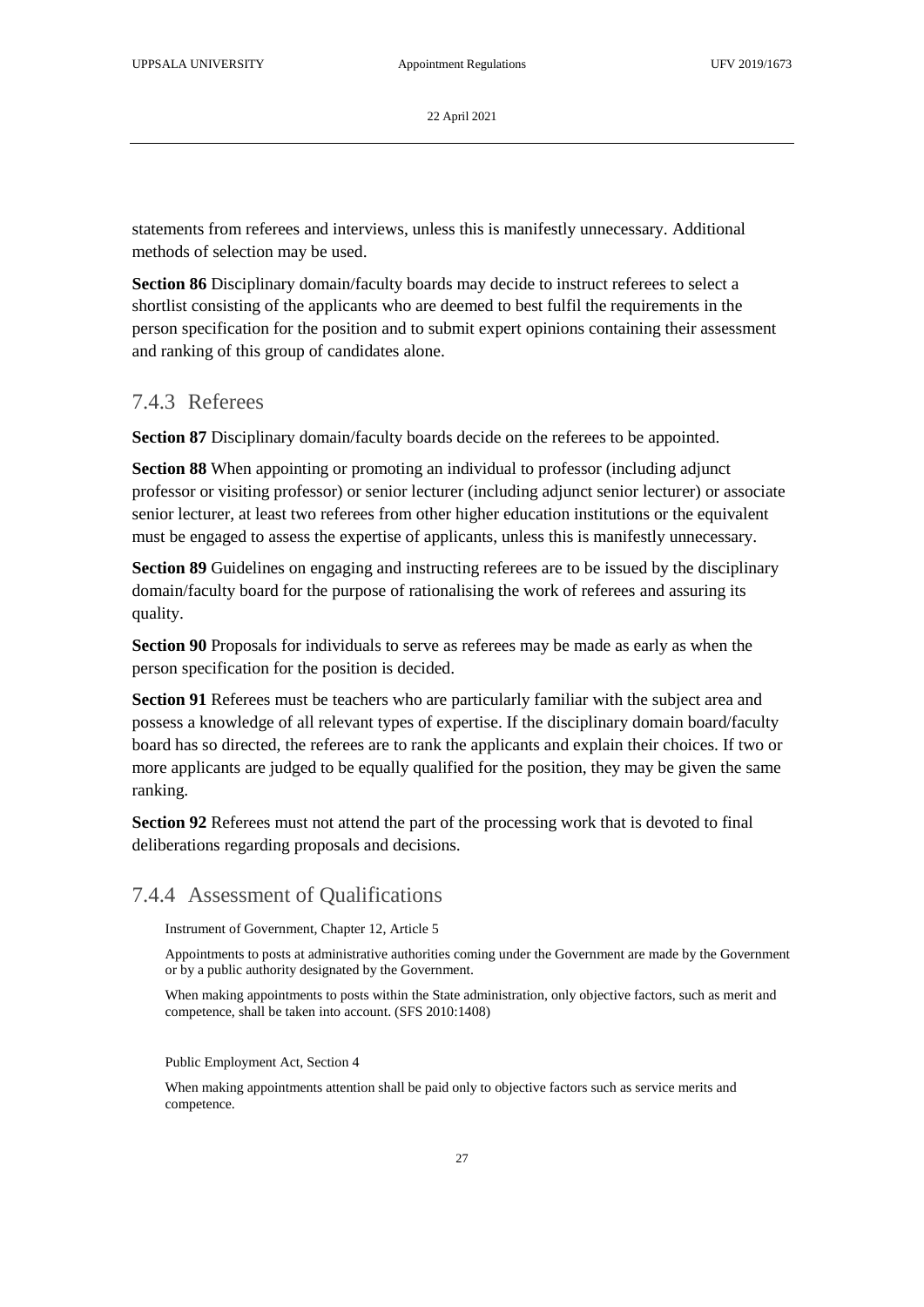Competence shall be the primary consideration, unless there are special reasons for doing otherwise. (SFS 1994:260)

Employment Ordinance, Section 4

When making appointments, in addition to considering expertise and merit, the authority must also pay attention to objective grounds that are in line with the general objectives of labour market, gender equality, social and employment policy. (SFS 1994:373)

**Section 93** An assessment of qualifications entails a qualitative overall assessment of the applicant's qualifications in relation to the person specification for the position. Referee statements constitute part of this overall assessment.

**Section 94** In an overall assessment of the applicant's qualifications, parental leave, part-time work due to childcare, trade union responsibilities, military service or similar activities are to be treated as work experience.

**Section 95** The gender equality aspect must be applied in an appointment process if it is evident following a qualitative assessment that two applicants of different gender have equal or approximately equal qualifications and if one gender is underrepresented (constitutes less than 40% of those in the occupational category in question and at the workplace concerned).

**Section 96** The qualitative overall assessment of the qualifications of the candidate proposed for appointment is to be formulated, giving reasons, in an official record. Gender equality considerations following assessment of qualifications are also to be formulated, giving reasons, in an official record.

#### <span id="page-27-0"></span>7.5 Decisions on appointments and promotion

Higher Education Ordinance, Chapter 2, Section 13

The vice-chancellor may delegate his/her duties, unless otherwise specifically provided. (SFS 1993:100)

Higher Education Ordinance, Chapter 4, Section 13

Teachers are employed by decision of the vice-chancellor. […] Decisions concerning the appointment of professors may not be delegated. (SFS 2010:1064)

Higher Education Ordinance, Chapter 4, Section 12a

An associate senior lecturer may be employed for an indefinite period but for no less than four years and no longer than six years, as decided by the higher education institution prior to appointment. The purpose of the appointment is for the teacher to have the opportunity to develop research autonomy and acquire the scholarly and teaching qualifications required for eligibility for appointment as a senior lecturer.

An appointment pursuant to the first paragraph may be extended for a maximum of two years, if because of the associate senior lecturer's sick leave, parental leave or other special grounds additional time is needed to attain the purpose of the appointment.

An appointment pursuant to the first and second paragraphs is in other respects subject to the provisions of the Employment Protection Act (1982:80).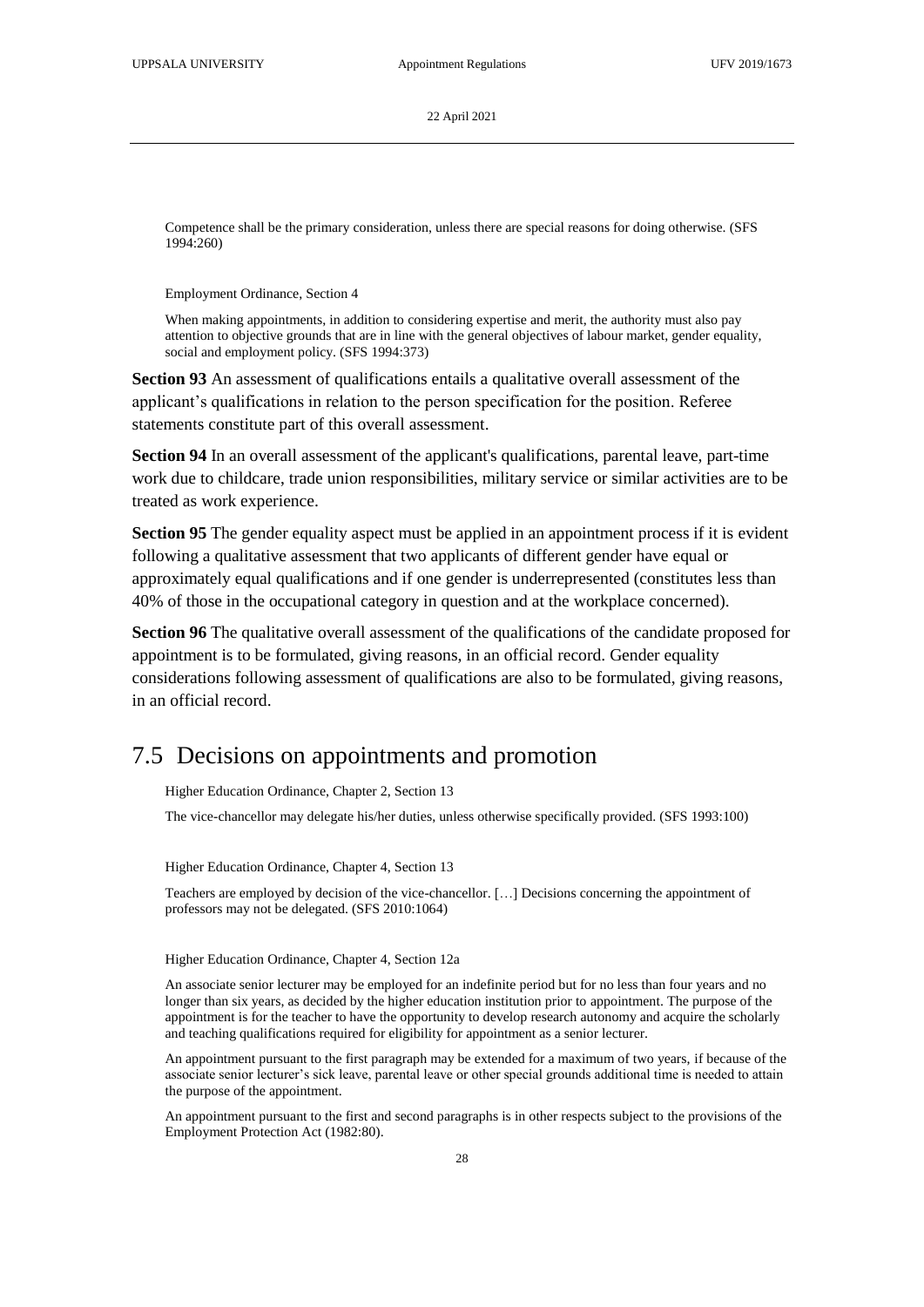Exceptions may be made to the first and second paragraphs above through a collective agreement concluded or approved by a central employees' organisation. Ordinance (2017:844).

Higher Education Ordinance, Chapter 4, Section 12b, Paragraph 1

If a teacher has been employed pursuant to Section 12a on a fixed-term appointment at a higher education institution, no agreement may be reached on a fixed-term appointment as laid down in Section 5 of the Employment Protection Act (1982:80) between the higher education institution and the teacher within six months of the date on which the employment pursuant to 12a came to an end.

Exceptions may be made to the first paragraph above through a collective agreement concluded or approved by a central employees' organisation. (SFS 2012:523)

Employment Ordinance (1994:373), Section 7

Information about appointment decisions at a public authority is to be posted on the authority's notice board.

The first paragraph does not need to be applied in the case of

- -- employment that is expected to last no more than six months,
- -- employment of individuals who are already trainees at the authority.

Employment Ordinance (1994:373), Section 8

-

A notice in accordance with Section 7 must contain information about

- 1. the date on which it was posted on the notice board,
- 2. whether and how the decision may be appealed,
- 3. any dissenting opinions that have been noted in the official record or in any other document.

**Section 97** If a head of department intends to take an appointment decision that goes against the proposal of a disciplinary domain/faculty board and or a recruitment committee/equivalent, this requires prior consultation with the dean/vice-rector.

**Section 98** If a person employed as postdoctoral research fellow at Uppsala University applies for and is offered a position as associate senior lecturer, the position of postdoctoral research fellow can become a position as associate senior lecturer within the framework of their ongoing employment. The total period of employment may not, however, be less than four or more than six years.<sup>21</sup>

<sup>&</sup>lt;sup>21</sup>Higher Education Ordinance, Chapter 4, Section 12a. Until 31 March 2018 both postdoctoral research fellow and associate senior lecturer were possible appointments as career-development positions under the Appointment Regulations and the Higher Education Ordinance, as worded at the time.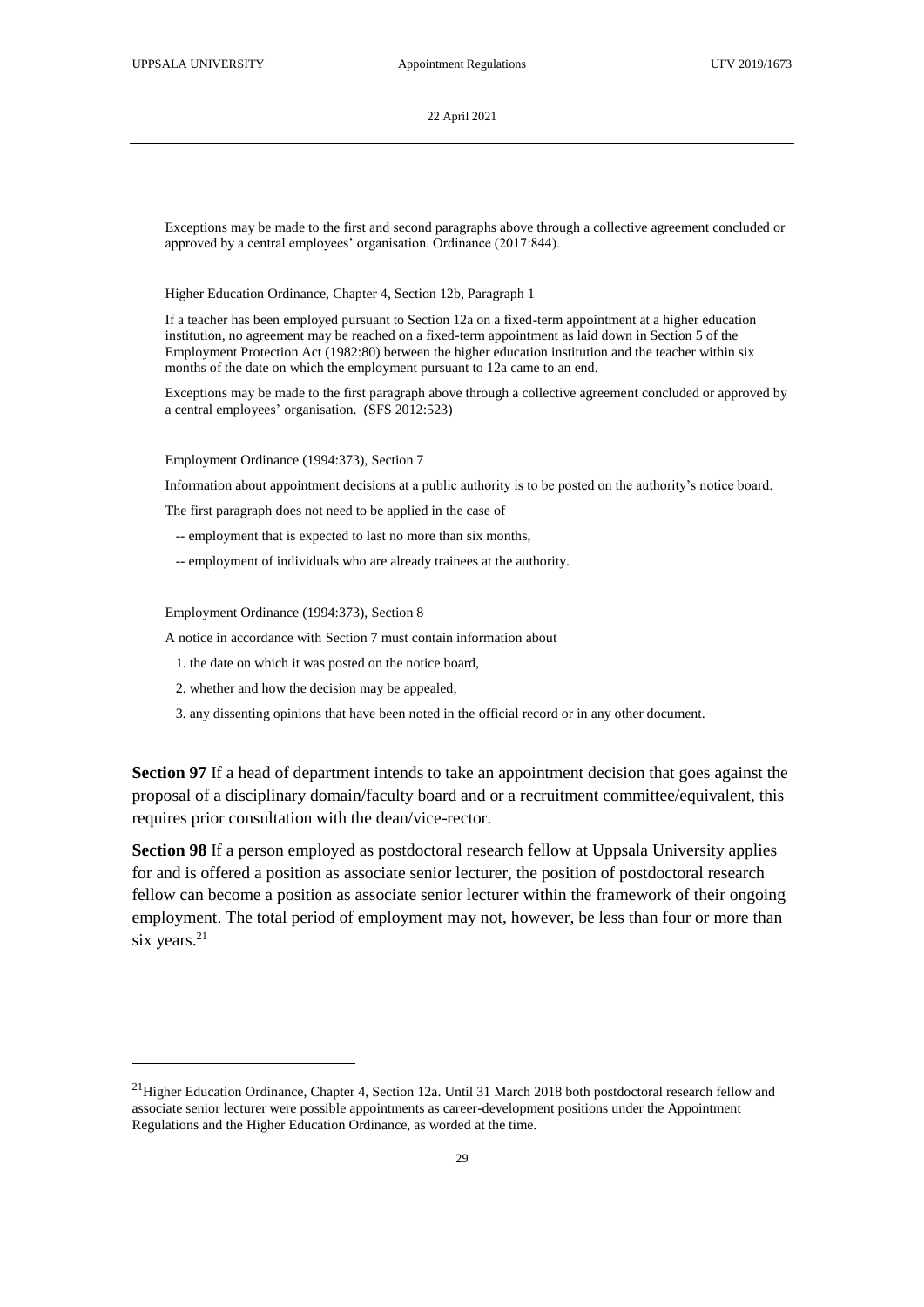# <span id="page-29-0"></span>7.6 Appeals

Higher Education Ordinance, Chapter 12, Section 2, Paragraph 1, Point 1

Appeals may be made to the Higher Education Appeals Board against the following decisions of a higher education institution:

1. a decision relating to employment at a higher education institution, with the exception of appointment to a doctoral studentship [...] (SFS 2010:1064)

Higher Education Ordinance, Chapter 12, Section 5

No appeal may be made against a decision of the Higher Education Appeals Board. (SFS 2002:81)

**Section 99** Appeals are processed by the Legal Affairs Division, which obtains a declaration from the employee, a statement on the appeal from the body making the proposal and, where relevant, a statement from the head of department. The appeal case is presented at a Vice-Chancellor's decision-making session, after which the Vice-Chancellor delivers a statement to the Higher Education Appeals Board.

#### <span id="page-29-1"></span>7.7 Discontinuation of appointment procedure

Employment Ordinance, Section 21, Paragraph 2

No appeal may be made against a proposal by a public authority to appoint an employee or a decision by the authority to discontinue an appointment procedure. (SFS 2007:837)

**Section 100** An appointment procedure may be discontinued if there are special reasons. Such a decision must be in writing and may only be made by a person authorised to make decisions about appointments.

# <span id="page-29-2"></span>7.8 Nominating an individual to a professorship

Higher Education Ordinance, Chapter 4, Section 7

A higher education institution may nominate an individual for an appointment as a professor if the appointment of the individual is of exceptional importance for a specific activity at the institution. If a higher education institution nominates an individual for a post, the grounds on which the appointment is of exceptional importance for the institution must be placed on record.

Only those qualified for appointment to the post pursuant to Section 3 may be nominated for appointment.

The decision to nominate an individual for a post is made by the vice-chancellor and cannot be delegated.

When an appointment is made by nomination, no information of the kind laid down in the first paragraph of Section 6 of the Employment Ordinance need be submitted (1994:373). The regulation on referees' opinions in Section 6 shall apply. (SFS 2010:1064)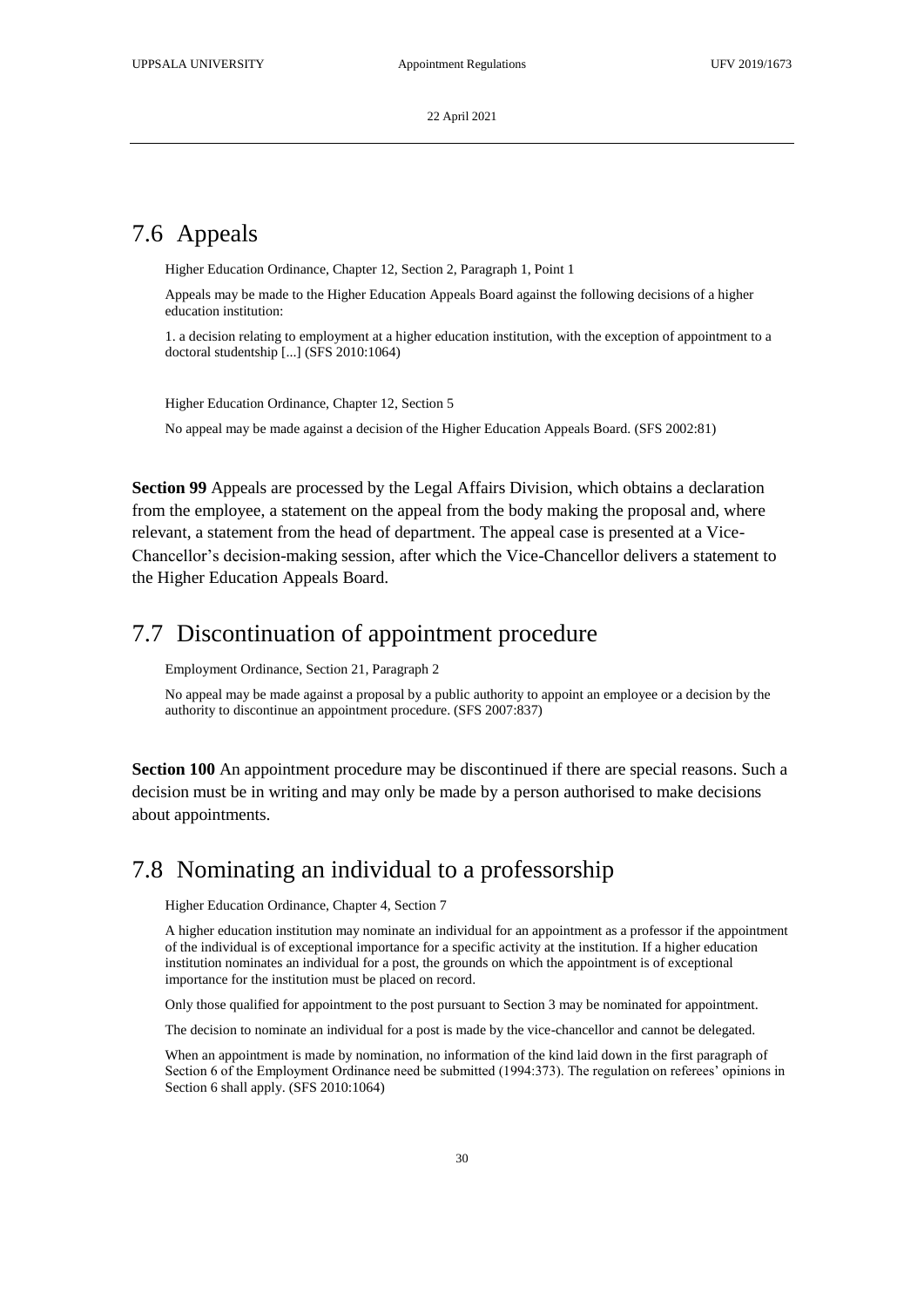-

22 April 2021

Higher Education Ordinance, Chapter 4, Section 3

A person who has demonstrated both research and teaching expertise shall be qualified for employment as a professor except in disciplines in the fine, applied or performing arts. [...] (SFS 2010:1064)

**Section 101** The nomination procedure is to be used as an instrument for particularly strategic recruitments and may only be used if both the subject area and the person to be nominated are deemed to be of special strategic importance to certain operations at the University. The nomination procedure is to be used restrictively.

**Section 102** Consultation is to take place with the Vice-Chancellor before the procedure is initiated.

**Section 103** Only those who meet the requirements for appointment as professor may be nominated. In nominations of individuals to a professorship, it must normally be manifestly unnecessary to obtain referee assessments regarding expertise. If this is not the case, at least two referees from other higher education institutions or equivalent must be engaged for the purpose of assessing the expertise of the individual to be nominated.

**Section 104** The nomination procedure is not subject to the information requirements referred to in Section 6, paragraph 1 of the Employment Ordinance  $(1994:373).^{22}$ 

**Section 105** The appointment decision must be publicly posted with information about appeals.<sup>23</sup>

**Section 106** The use of the nomination procedure is to be followed up annually at Universitywide level from the perspective of employer policy and in terms of gender equality.

### <span id="page-30-0"></span>7.9 Promotion and appointment on special grounds

**Section 107** By special arrangement, the Vice-Chancellor may specify conditions for appointing, reassigning or promoting to a teaching position a person who has received certain excellence grants.

<sup>22</sup> Previously referred to in the Higher Education Ordinance as 'public notice of vacancy' (*ledigkungörelse*).

 $23$  The information about appeals is formulated as follows: "Any person with an interest in this decision may appeal against the decision to the Higher Education Appeals Board."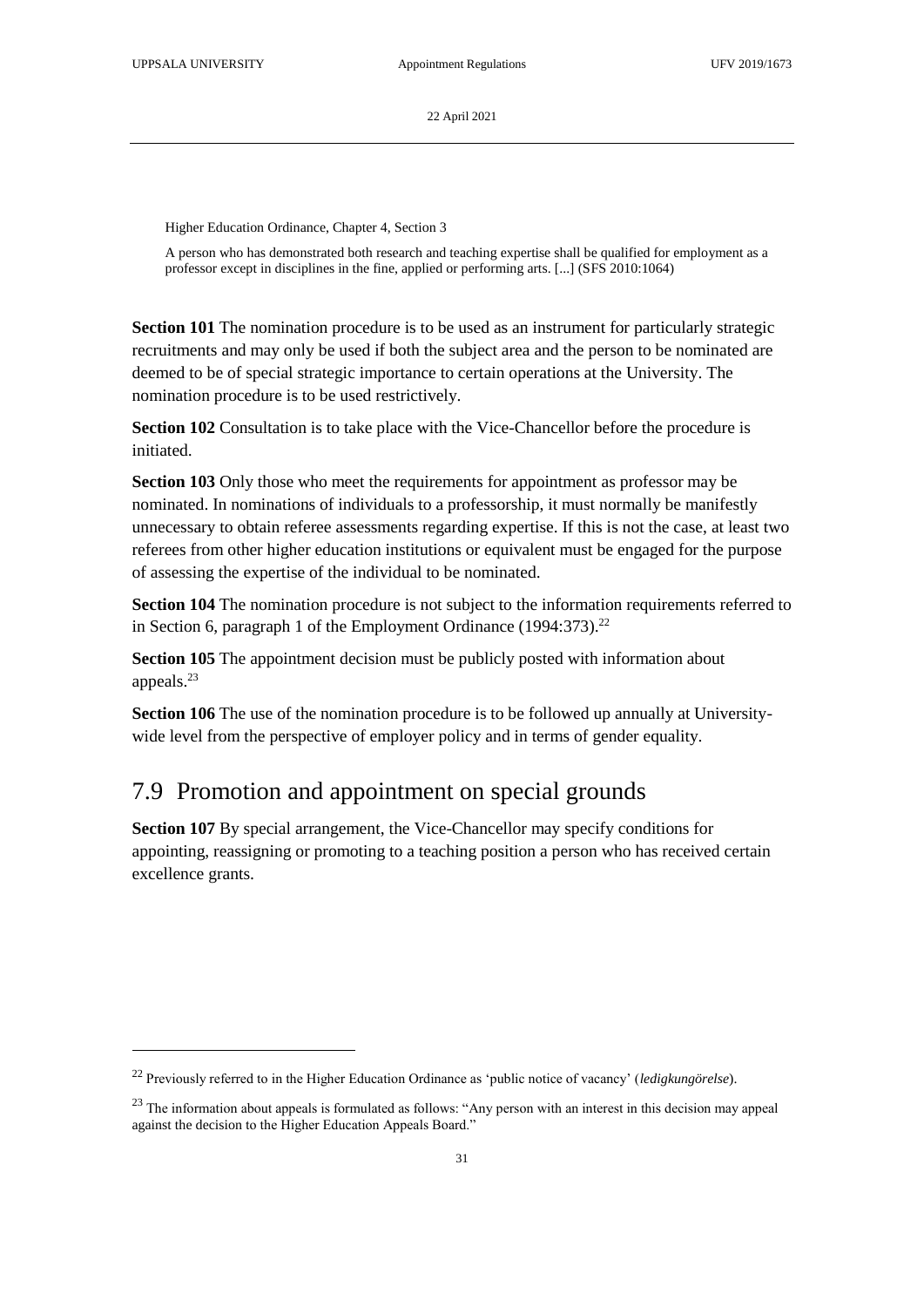#### 7.10 Fixed-term appointments

<span id="page-31-0"></span>Higher Education Ordinance, Chapter 4, Section 9

A teaching post may be limited to a fixed term pursuant to the Employment Protection Act (1982:80), if this does not involve appointment as a professor (including adjunct and visiting professor). In addition the provisions of Sections 10–12 shall apply to fixed-term appointments. (SFS 2010:1064)

Higher Education Ordinance, Chapter 4, Section 10

A teacher in disciplines in the fine, applied or performing arts may be employed for an indefinite period, however for no longer than five years. Such an appointment may be extended. The total period of employment may not, however, exceed ten years. In other respects, the post is subject to the provisions of the Employment Protection Act (1982:80). (SFS 2010:1064)

Higher Education Ordinance, Chapter 4, Section 11

An adjunct professor shall be employed for an indefinite period but for no longer than until a specified date. Such an appointment may be extended. The total period of employment may not, however, exceed twelve years. In other respects, the post is subject to the provisions of the Employment Protection Act (1982:80). (SFS 2010:1064)

Higher Education Ordinance, Chapter 4, Section 12

A visiting professor shall be employed for an indefinite period but for no longer than until a specified date. Such an appointment may be extended. The total period of employment may not, however, exceed five years. In other respects, the post is subject to the provisions of the Employment Protection Act (1982:80). (SFS 2010:1064)

Higher Education Ordinance, Chapter 4, Section 12a, Paragraphs 1-2

An associate senior lecturer may be employed for an indefinite period but for no less than four years and no longer than six years, as decided by the higher education institution prior to employment. The purpose of the appointment is for the teacher to have the opportunity to develop research autonomy and acquire the scholarly and teaching qualifications required for eligibility for appointment as a senior lecturer.

An appointment pursuant to the first paragraph may be extended for a maximum of two years, if because of the associate senior lecturer's sick leave, parental leave or other special grounds additional time is needed to attain the purpose of the appointment.

An appointment pursuant to the first and second paragraphs is in other respects subject to the provisions of the Employment Protection Act (1982:80).

Exceptions may be made to the first and second paragraphs above through a collective agreement concluded or approved by a central employees' organisation. Ordinance (2017:844).

Employment Protection Act, Section 5

A contract of employment for a fixed term may be concluded for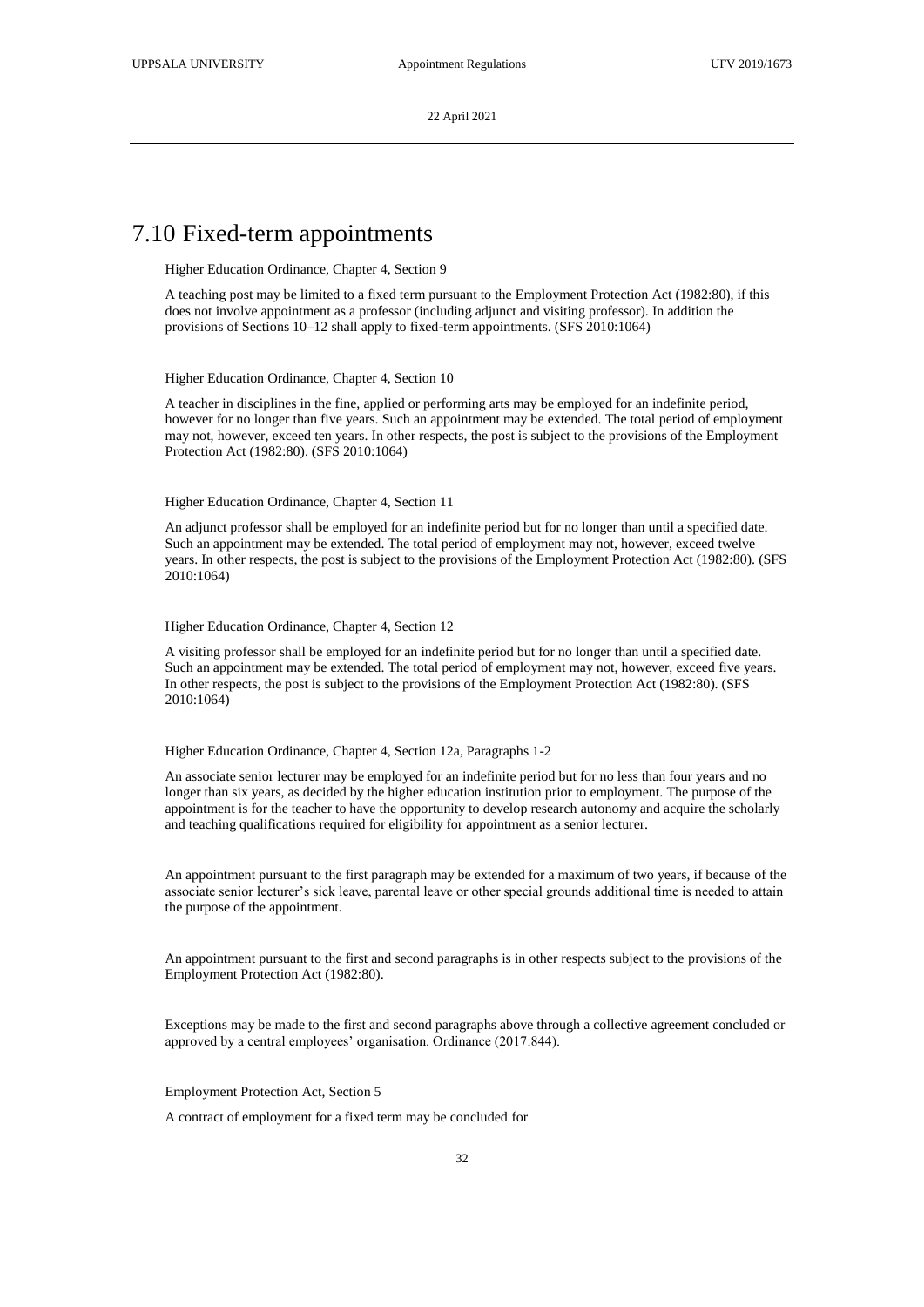1. general fixed-term employment,

2. temporary substitute employment,

3. seasonal employment, and

4. when the employee has reached the age of 67.

If, in the course of a five-year period, an employee has been employed by an employer either on a general fixed-term contract for an aggregate of more than two years, or as a substitute for an aggregate of more than two years, the employment is transformed into indefinite-term employment. (SFS 2007:391)

Employment Protection Act, Section 6, Paragraph 1

A contract for probationary employment of a limited duration may also be entered into, provided that the probationary period does not exceed six months. (SFS 1994:1685)

**Section 108** Care must be exercised when recruiting staff to fixed-term appointments, in view of the right to appointment for an indefinite term that may arise from repeated fixed-term appointments.

**Section 109** When filling positions lasting no more than two years of temporary substitute employment or general fixed-term employment, a simplified appointment procedure may be used in which referee assessment may be omitted.

**Section 110** The official responsible for the appointment (head of department/equivalent) must ensure that a fixed-term appointment as a teacher does not continue so long as to be transformed into an indefinite-term appointment under the Employment Protection Act without the position having been advertised and filled following a refereed procedure. If this nevertheless happens, the recruitment committee/equivalent must assess whether the individual has the qualifications required for the position.

### <span id="page-32-0"></span>7.11Adjunct teachers

Higher Education Act, Chapter 3, Section 3

A professor shall be employed until further notice unless otherwise stipulated in the paragraph below. A professor may be appointed for a fixed term, if the appointment concerns [...]

2. an adjunct post at a higher education institution for someone mainly employed outside the higher education sector (adjunct professor) [...]. (SFS 2010:701)

Higher Education Ordinance, Chapter 4, Section 11

An adjunct professor shall be employed for an indefinite period but for no longer than until a specified date. Such an appointment may be extended. The total period of employment may not, however, exceed twelve years. In other respects, the post is subject to the provisions of the Employment Protection Act (1982:80). (SFS 2010:1064)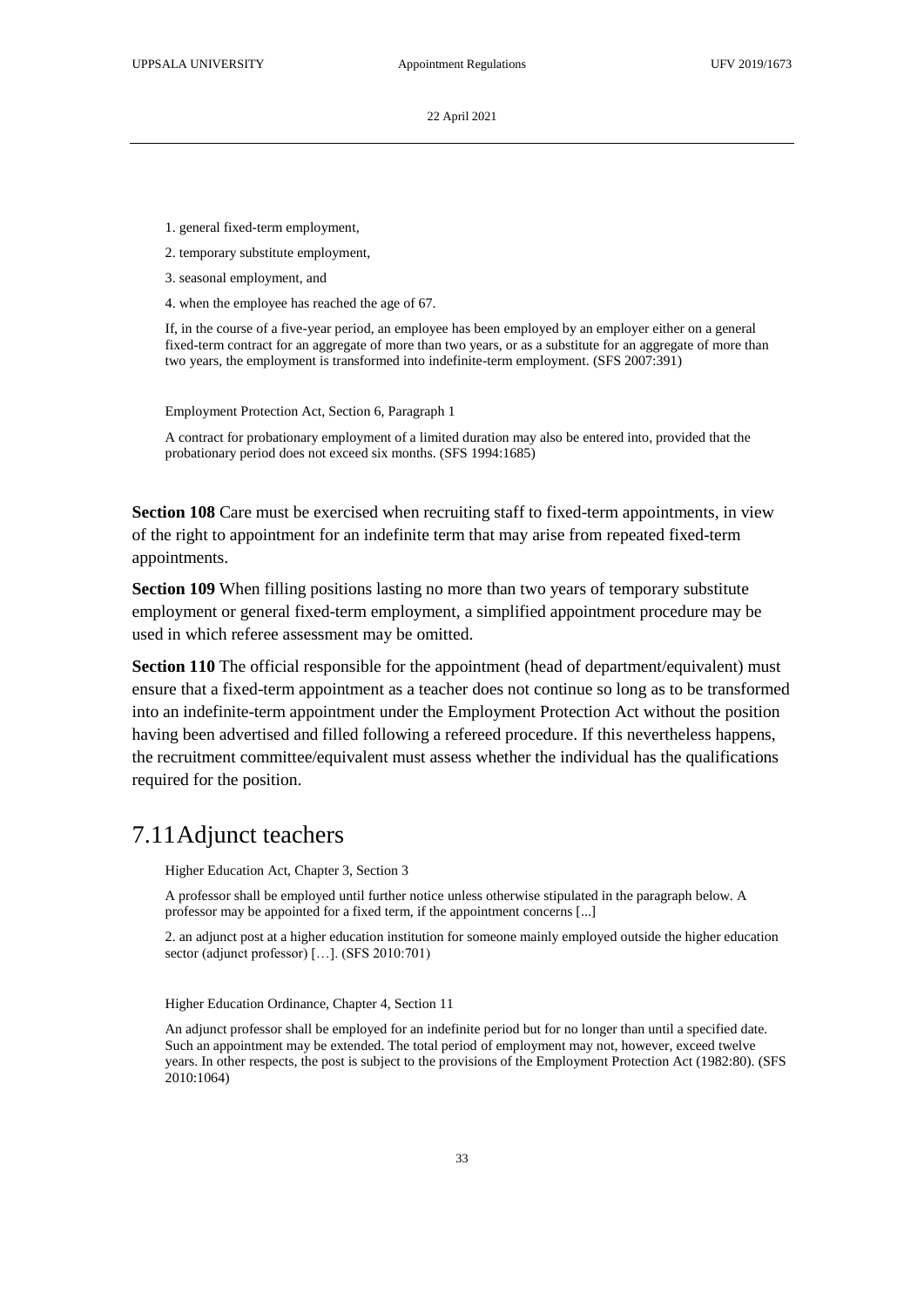**Section 111** When appointing an adjunct teacher, an agreement must be drawn up between Uppsala University and the primary employer, unless there are special reasons not to do so. The agreement must contain the terms and conditions of the appointment, such as duties, payroll costs and other expenses, resources in the form of premises and equipment, ownership of findings, the right of publication, and secrecy.

# <span id="page-33-0"></span>8 Legislation

The following Swedish statutes are referred to in the Appointment Regulations. The translations indicated have no legal force but have been published for information purposes. Some quotations have been slightly modified.

Discrimination Act (2008:567). Translation on the website of the Equality Ombudsman (DO), <https://www.do.se/other-languages/english/discrimination-act/>

Employment Ordinance (1994:373)

Employment Protection Act (1982:80). Translation on the website of the Swedish Government, [https://www.government.se/government-policy/labour-law-and-work-environment/198280](https://www.government.se/government-policy/labour-law-and-work-environment/198280-employment-protection-act-lag-om-anstallningsskydd/) [employment-protection-act-lag-om-anstallningsskydd/](https://www.government.se/government-policy/labour-law-and-work-environment/198280-employment-protection-act-lag-om-anstallningsskydd/)

Higher Education Act (1992:1434). Translation on the website of the Swedish Council for Higher Education, [https://www.uhr.se/en/start/laws-and-regulations/Laws-and-regulations/The-](https://www.uhr.se/en/start/laws-and-regulations/Laws-and-regulations/The-Swedish-Higher-Education-Act/)[Swedish-Higher-Education-Act/](https://www.uhr.se/en/start/laws-and-regulations/Laws-and-regulations/The-Swedish-Higher-Education-Act/)

Higher Education Ordinance (1993:100). Translation on the website of the Swedish Council for Higher Education, [https://www.uhr.se/en/start/laws-and-regulations/Laws-and-regulations/The-](https://www.uhr.se/en/start/laws-and-regulations/Laws-and-regulations/The-Higher-Education-Ordinance/)[Higher-Education-Ordinance/](https://www.uhr.se/en/start/laws-and-regulations/Laws-and-regulations/The-Higher-Education-Ordinance/)

Instrument of Government (1974:152). Translation on the website of the Swedish Parliament (the Riksdag), [https://www.riksdagen.se/globalassets/07.-dokument--lagar/the-instrument-of](https://www.riksdagen.se/globalassets/07.-dokument--lagar/the-instrument-of-government-2015.pdf)[government-2015.pdf](https://www.riksdagen.se/globalassets/07.-dokument--lagar/the-instrument-of-government-2015.pdf)

Language Act (2009:600). Translation on the website of the Swedish Government, [https://www.regeringen.se/contentassets/9e56b0c78cb5447b968a29dd14a68358/spraklag-pa](https://www.regeringen.se/contentassets/9e56b0c78cb5447b968a29dd14a68358/spraklag-pa-engelska)[engelska](https://www.regeringen.se/contentassets/9e56b0c78cb5447b968a29dd14a68358/spraklag-pa-engelska)

Public Employment Act (1994:260). Translation on the website of the Swedish Government, [https://www.government.se/4ac877/contentassets/686c614c5f4e4acb9170fb18bdac5c68/sfs-](https://www.government.se/4ac877/contentassets/686c614c5f4e4acb9170fb18bdac5c68/sfs-1994260-public-employment-act)[1994260-public-employment-act](https://www.government.se/4ac877/contentassets/686c614c5f4e4acb9170fb18bdac5c68/sfs-1994260-public-employment-act)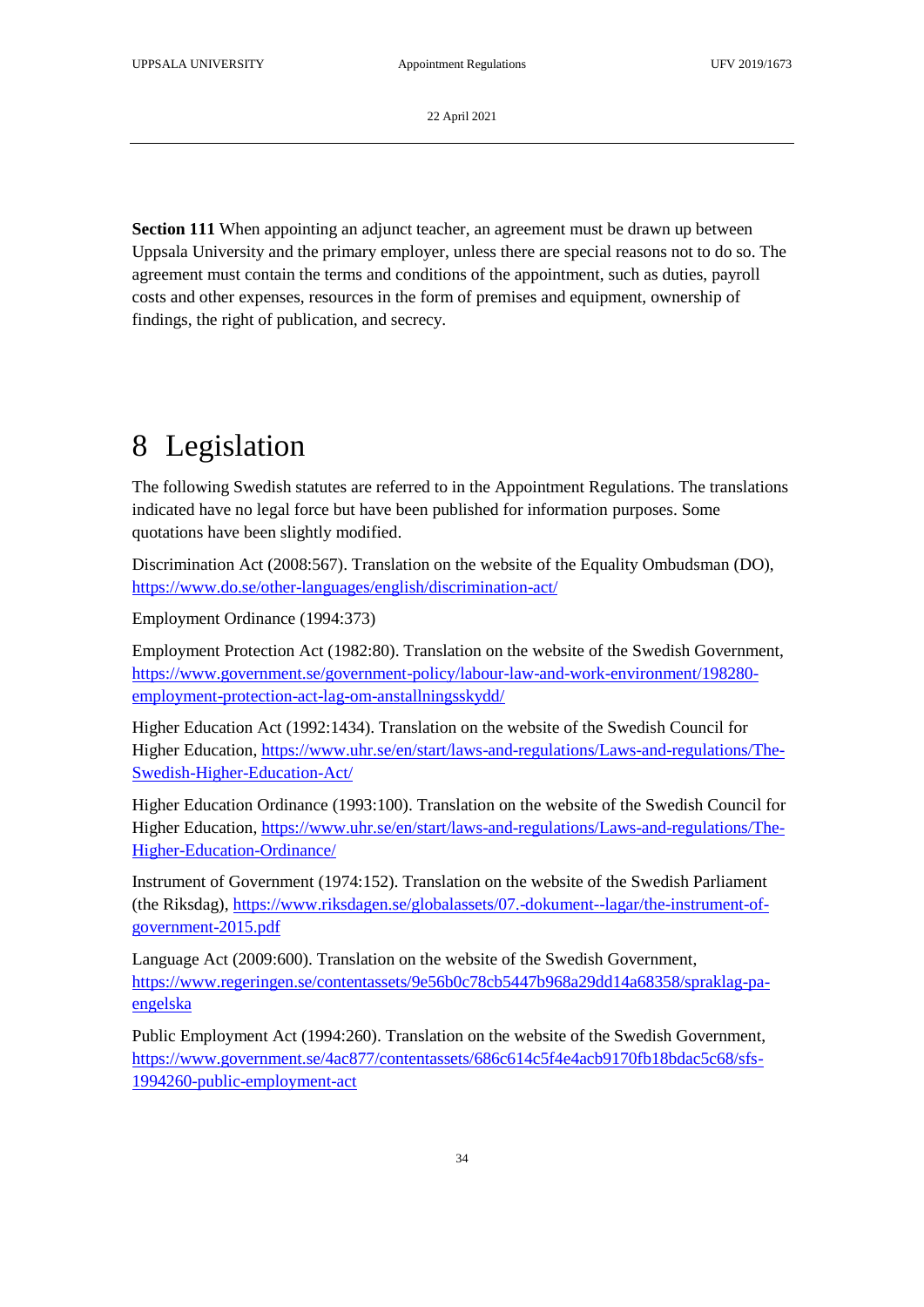# <span id="page-34-0"></span>Appendix 1 Transitional provisions for the Ordinance on Amendments to the Higher Education Ordinance<sup>24</sup>

The Government and Parliament have decided on transitional provisions for the Higher Education Ordinance. The relevant provisions in the Ordinance are quoted below. The meaning of the provisions is specified after each quotation.

1. This Ordinance shall enter into effect on 1 January 2011.

2. The earlier provisions in items 1-5, 8 & 9 in Section 30 of Chapter 4 shall, except for the regulations on extension of fixed-term appointments, apply to those who prior to 1 January 2011 have been appointed for a fixed term pursuant to these provisions. These are to apply for as long as the appointment continues. In dealing with a case involving transition from a fixed-term appointment to an appointment for an indefinite period pursuant to the earlier provisions in item 5 of Section 30 of Chapter 4 the earlier provisions laid down in Sections 7, 8, 9 & 28 of Chapter 4 shall be applied. (SFS 2010:1064)

The following applies as of 1 January 2011 regarding fixed-term teaching appointments under the previous wording of the Higher Education Ordinance (1993:100).

- Adjunct teacher (adj. professor, adj. senior lecturer, adj. lecturer)
- Senior lecturer and lecturer: appointment for one year, upon first appointment to such a position
- Senior lecturer and lecturer: appointment for three years for a person employed at another higher education institution
- Senior lecturer and lecturer: appointment for one year, with a possible extension for a further year, for a person who does not have the required qualifications (for example, lacking teacher training). Can be converted to appointment for an indefinite period upon request
- Part-time fixed-term appointment for no more than one year, may be extended
- Visiting teacher appointment until further notice, though no longer than to a certain date, may be extended, employment for a maximum total of five years
- Teacher in disciplines in the fine, applied or performing arts

**General rule:** If the date of appointment occurs (employment commences) prior to 1 January 2011, earlier provisions apply.

**Exception:** Appointments under current provisions may not be renewed after 31 December 2010.

1

<sup>&</sup>lt;sup>24</sup>Higher Education Ordinance (1993:100). (SFS 2010:1064) Transitional provisions.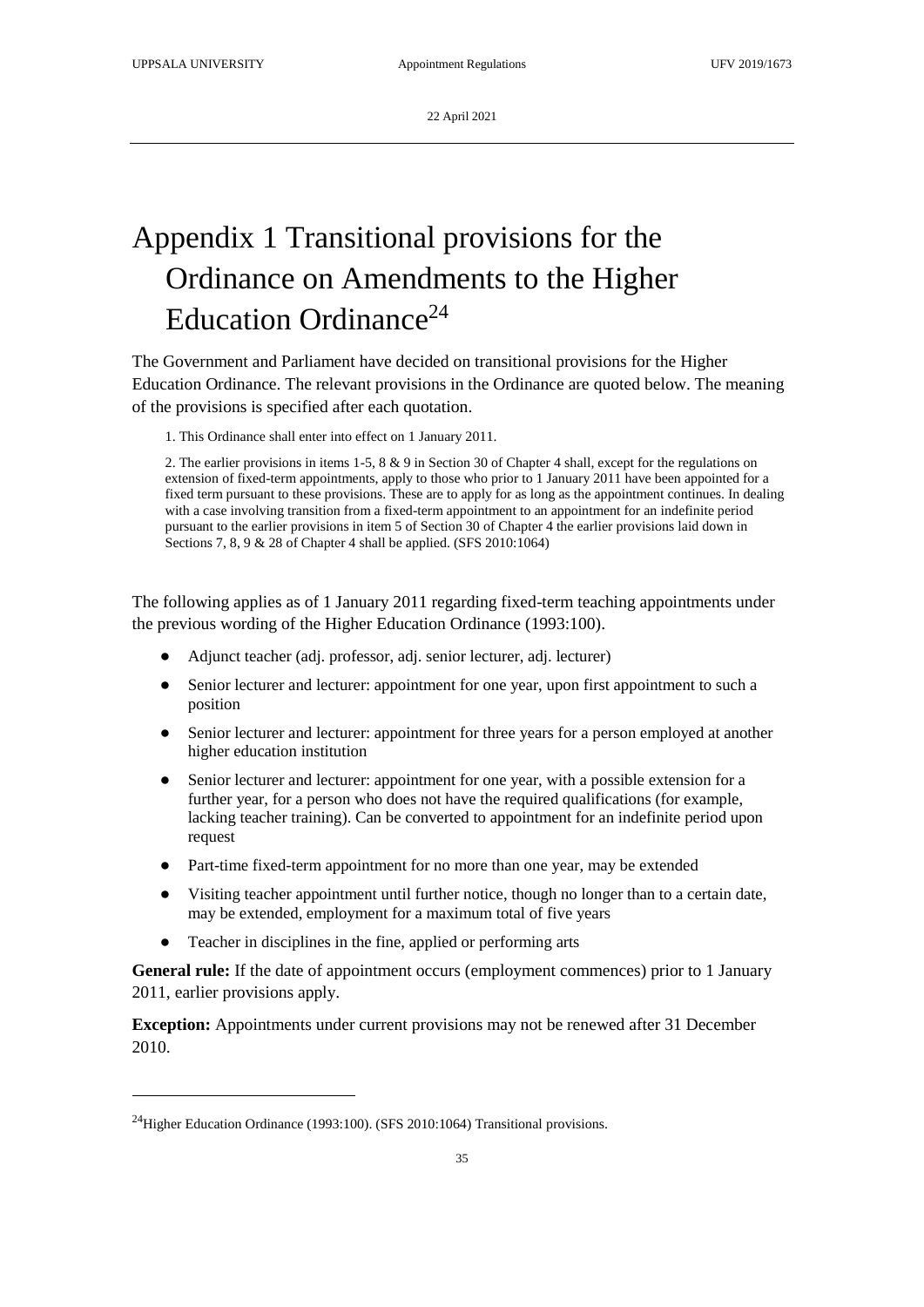During 2011, individuals (senior lecturer and lecturer) not holding the required qualifications may have their appointments converted from fixed-term to indefinite-term appointments under earlier provisions.

3. The earlier provisions in Section 8a of Chapter 4 and item 6 in Section 30 of Chapter 4 on fixed-term appointment as an associate senior lecturer may be applied until the end of September 2011.

4. In cases concerning those appointed as associate senior lecturers prior to 1 October 2011 the earlier provisions in item 6 of Section 30 of Chapter 4 shall apply for as long as the appointment continues. Appointments of this kind may be extended pursuant to the earlier provisions. (SFS 2010:1064)

**Associate senior lecturers** may be appointed under earlier provisions up to 30 September 2011. The appointment of a person employed prior to 1 October 2011 may be extended for a further year, as long as the appointment is ongoing (associate senior lecturer who has been teaching more than 25% of their working hours).

5. The earlier provisions in Section 10 of Chapter 4 and item 7 in Section 30 of Chapter 4 on fixed-term employment as a postdoctoral research fellow may be applied until the end of September 2011.

6. In cases concerning those appointed as postdoctoral research fellows prior to 1 October 2011 the earlier provisions in item 7 of Section 30 of Chapter 4 shall apply for as long as the appointment continues. Appointments of this kind may be extended pursuant to the earlier provisions. (SFS 2010:1064)

**Postdoctoral research fellows** may be appointed under earlier provisions up to 30 September 2011. Appointments of this kind may be extended as long as the appointment is ongoing if there are special reasons for doing so.

7. The earlier provisions in Sections 5-8a, 11-13a, 20-23 & 24a-28 of Chapter 4 shall apply to cases of promotion submitted to a higher education institution but not completed before 1 January 2011. In applying the earlier provisions the tasks for which a faculty board or corresponding body is responsible shall instead be dealt with by the individuals or groups of individuals decided by the higher education institution. (SFS 2010:1064)

**Promotion matters:** Earlier provisions regarding qualifications (professor, senior lecturer, associate senior lecturer), promotion (to professor, to senior lecturer) and processing of cases are to apply to promotion matters received but not completed prior to 1 January 2011.

With regard to processing of cases, the tasks for which a faculty board was previously responsible are instead to be dealt with by the individuals or groups of individuals decided by the higher education institution.

8. If an appointment procedure for a teacher in cases other than those referred to in item 7 above has begun but not been completed before 1 January 2011, the earlier provisions in Sections 2, 5-10, 15, 20-22, 24, 24a & 26- 30 of Chapter 4 apply to the procedure. In applying the earlier provisions the tasks for which a faculty board or corresponding body is responsible shall instead be dealt with by the individuals or groups of individuals decided by the higher education institution. (SFS 2010:1064)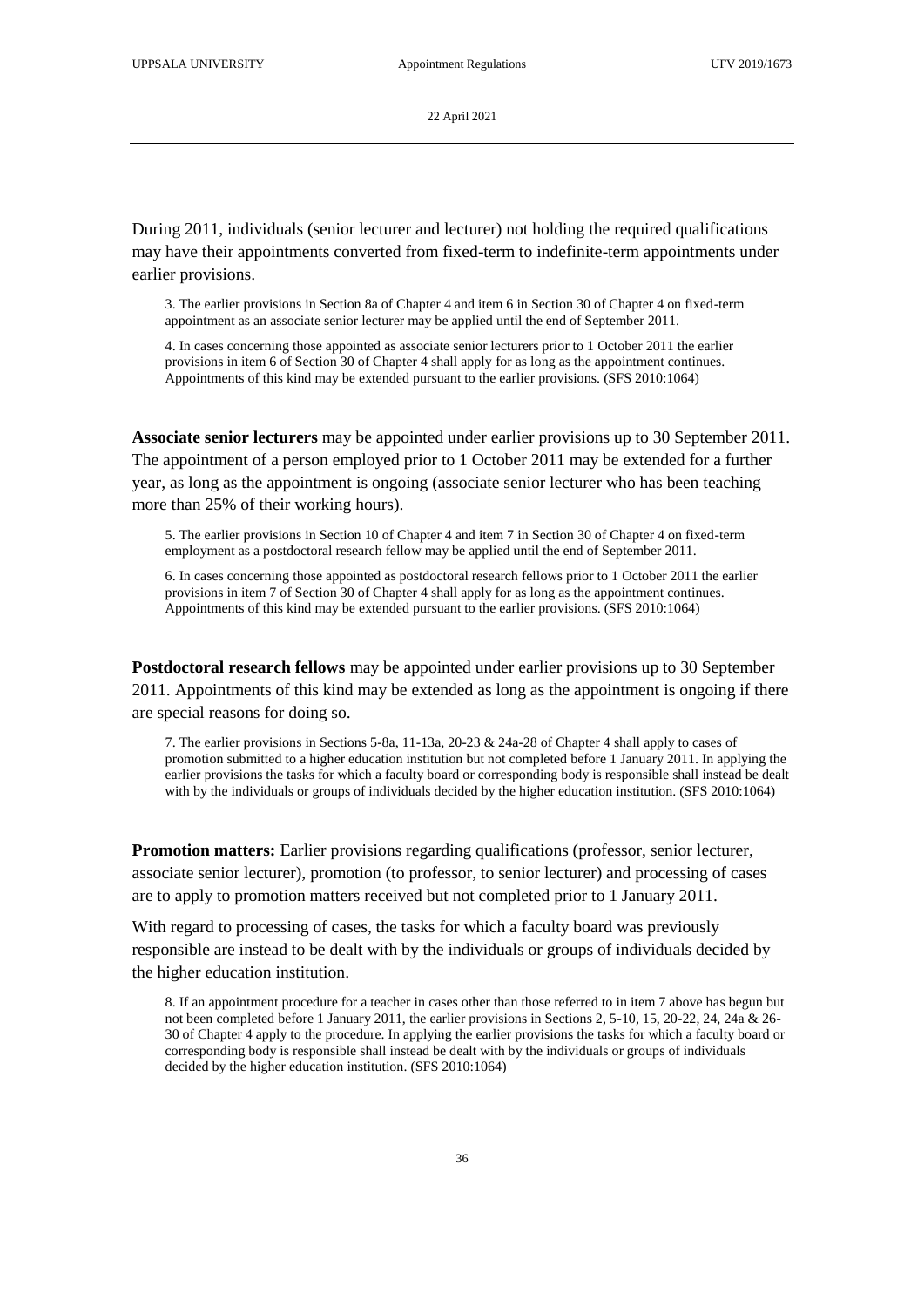**Appointment procedure:** In other matters (not promotion, see above) that have begun but not been completed prior to 1 January 2011, earlier provisions are to be applied regarding combined appointments, qualifications, assessment criteria, processing of cases and form of appointment. The tasks for which a faculty board was previously responsible are instead to be dealt with by the individuals or groups of individuals decided by the higher education institution.

9. In cases involving those who pursuant to item 8 above were appointed after 1 January 2011 by virtue of the earlier provisions in items 1-5,  $8 \& 9$  in Section 30 of Chapter 4 these earlier provisions are to apply for as long as the appointment continues. The earlier provisions in items 1, 2, 5, 8 & 9 in Section 30 of Chapter 4 on extension of fixed-term appointments and conversion of fixed-term appointments to appointments for an indefinite period shall not, however, apply. (SFS 2010:1064)

Appointments in matters pursuant to point 9 above that have begun but not been completed prior to 1 January 2011 and in which an appointment is made after 1 January 2011. Earlier provisions are to apply as long as the appointment continues. The earlier provisions cited above regarding fixed-term appointments apply to:

- Adjunct professors, adjunct senior lecturers and adjunct lecturers
- Appointment for one year as senior lecturer or lecturer (first such appointment)
- Appointment for three years as senior lecturer or lecturer (employed by other higher education institution)
- Appointment for one year of senior lecturer or lecturer who does not hold required qualifications
- Part-time fixed-term teacher
- Visiting teachers (incl. visiting professors under Chapter 3, Section 3, point 3, of the Higher Education Act)
- Teachers in disciplines in the fine, applied or performing arts

**Exception:** The earlier provisions regarding renewal of appointment and transition to indefiniteterm appointment are not, however, to apply for (see also point 2 above):

- Adjunct professors, adjunct senior lecturers and adjunct lecturers
- Appointment for one year (with a one-year extension) of senior lecturers and lecturers who do not hold the required qualifications
- Part-time fixed-term teachers
- Visiting teachers (senior lecturers och lecturers)
- Teachers in disciplines in the fine, applied or performing arts

**Information:** Note that regarding appointments as adjunct professor, visiting professor and teacher in disciplines in the fine, applied or performing arts, there are new provisions in the Ordinance on Amendments to the Higher Education Ordinance. (SFS 2010:1064)